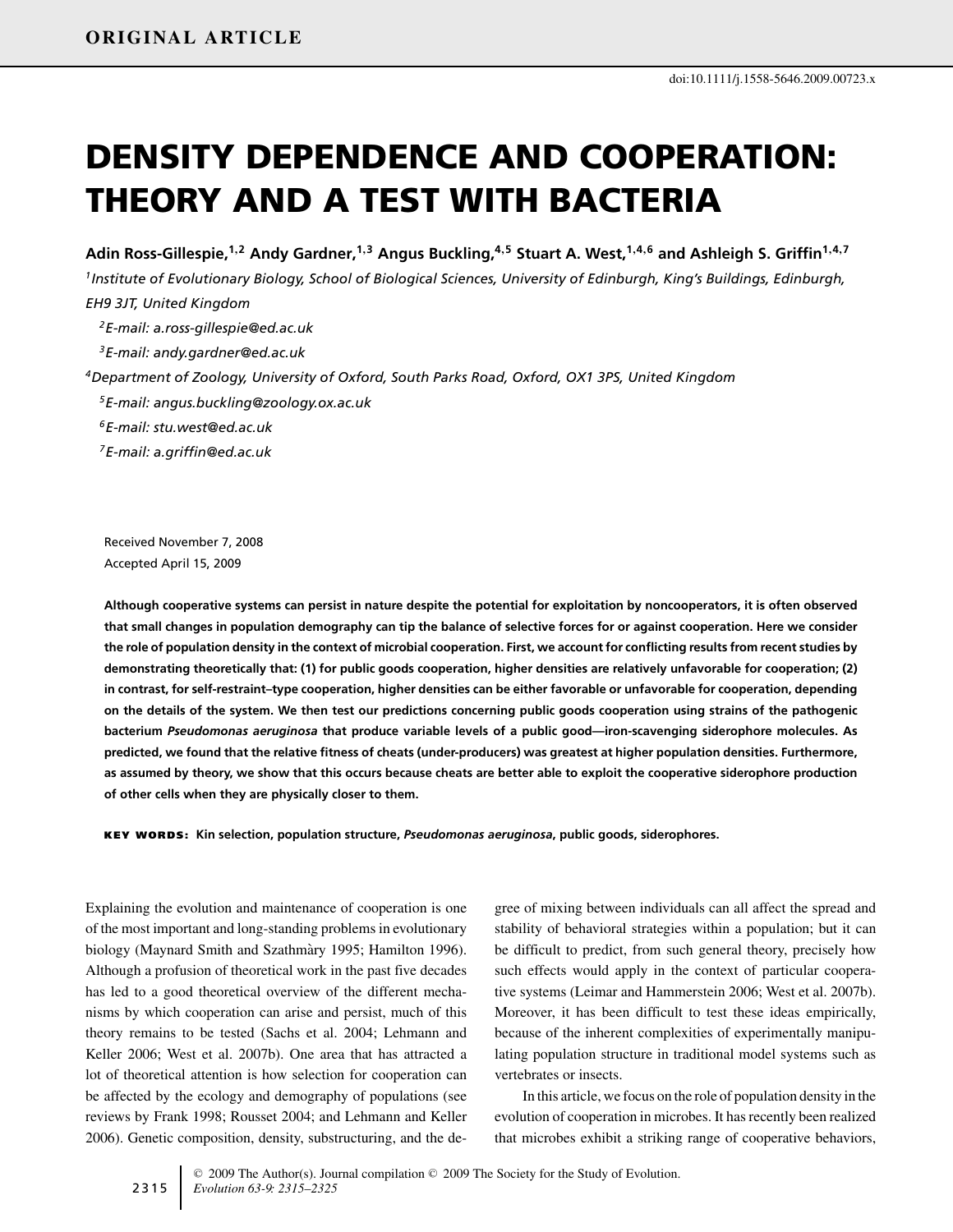which offer excellent opportunities for testing social evolution theory (Crespi 2001; West et al. 2006). This is because mutants that cooperate less (cheats) can be isolated from natural populations or artificially generated, the costs and benefits of cooperation can be easily manipulated experimentally, and the resultant fitness consequences can be monitored over many generations (Velicer 2003; West et al. 2006; Foster et al. 2007). Microbes are particularly useful for investigating the role of population demography in the evolution of cooperation, and recent results have provided clear support for the importance of factors such as population structure (Griffin et al. 2004; Brockhurst et al. 2007; Diggle et al. 2007b; Gilbert et al. 2007; Kümmerli et al. 2009a), assortment within populations (Strassmann et al. 2000; Queller et al. 2003; Mehdiabadi et al. 2006), and the relative frequency of cooperators versus cheats in a population (Velicer et al. 2000; Dugatkin et al. 2003, 2005; MacLean and Gudelj 2006; Diggle et al. 2007b; Ross-Gillespie et al. 2007; Kümmerli et al. 2009b; Rumbaugh et al. 2009). With population density, however, the picture is less clear. Although one recent study in yeast reported cheats having a higher relative fitness at higher population density (positive density dependence; Greig and Travisano 2004), another yeast study found that cheats had a higher relative fitness at lower population densities (negative density dependence; MacLean and Gudelj 2006; MacLean 2008).

Our first objective in this article is to examine theoretically when positive or negative density dependence should be observed. Our overall aim is to produce illustrative models that can explain why differing patterns of density dependence have previously been reported, and to clarify when clear a priori predictions can be made for future empirical studies. We develop mathematical models, rather than just verbal arguments, because we wish to make explicit the multiple selective factors at work. We consider two different "social dilemma" scenarios that are likely to be important in microbes. In the first scenario, individuals cooperate by manufacturing products that can be used by their neighbors (i.e., public goods). Numerous extracellular factors produced and released by bacteria constitute public goods (West et al. 2007a). The second scenario involves a preexisting, finite, public resource. Here, individuals can cooperate by showing "self-restraint" and using the resource more efficiently, as opposed to quickly but relatively inefficiently (the "tragedy of the commons" scenario; Hardin 1968; Rankin et al. 2007). An example of this scenario occurs where organisms can switch between alternative metabolic pathways of respiration or fermentation (West et al. 2007a; MacLean 2008).

In the second part of the article, we test a major prediction arising from our model for the public goods scenario. Specifically, we test the prediction that the relative fitness of cheats, that under-produce an essential public good, is positively dependent on population density. We use as our model cooperative trait the production of siderophores in the bacterial pathogen *Pseudomonas aeruginosa* (West and Buckling 2003; Griffin et al. 2004). Siderophores scavenge iron from the environment, most of which is otherwise unavailable to bacteria because it is either actively withheld by hosts or is in the insoluble Fe(III) form (Guerinot 1994; Ratledge and Dover 2000). Siderophores are secreted extracellularly, diffuse freely, and can be taken up by any neighboring cell—although their diffusion is limited in viscous environments (e.g.,  $\sim$ 6 mm over 24 h in 1% agar; R. Kümmerli et al., unpubl. data). Previous work has shown that siderophore production is a cooperative behavior, vulnerable to exploitation by cheats (Griffin et al. 2004; West et al. 2007c; Ross-Gillespie et al.  $2007$ ; Kümmerli et al.  $2009a$ , b). As well as testing for positive density dependence, we also test the underlying assumption of our theoretical model: that cheat fitness is contingent on the physical proximity to cooperators and the siderophores that they produce. Although our theoretical work examines both public goods and self-restraint, we test only the public goods model, because that is where the clearer a priori prediction can be made (see below), and because this is part of our longer term project on the evolution of siderophore production.

# *Models and Analyses*

In this section, we develop models that can explain why differing patterns of density dependence have previously been reported, and clarify when clear a priori predictions can be made for future empirical studies. Our aim is to develop illustrative models that emphasize the key elements of the underlying biology, and make clear why certain ecological conditions lead to density dependence (via their effect on relatedness and competition), rather than just assuming that the cost or benefit of behavior varies with density (Brown and Johnstone 2001; Brockhurst et al. 2007). The advantage of such illustrative models is that they avoid the potential semantic confusion that can arise with purely verbal arguments, but are still general enough to allow us to make generalizations across systems (i.e., our aim is not to capture all the finer details of a particular system). We first give a general equation for the fitness of cheats and then consider the specific cases of public goods production and self-restraint over resource use.

### RELATIVE FITNESS OF CHEATS

Let the personal fitness  $w$  of an individual cell be a function of its cooperation strategy *X* and the average cooperation strategy *Y* of its social group, that is  $w = W(X,Y)$ . We define a "cooperator" as investing more, and a "cheat" as investing less, into cooperation (see West et al. 2007c for a discussion of terminology). In particular, we assume that cheats invest an amount *x* into cooperation whereas cooperators invest  $x + \delta x$ , where  $\delta x > 0$ , and we denote the average strategy of the cheat's social group as *y* and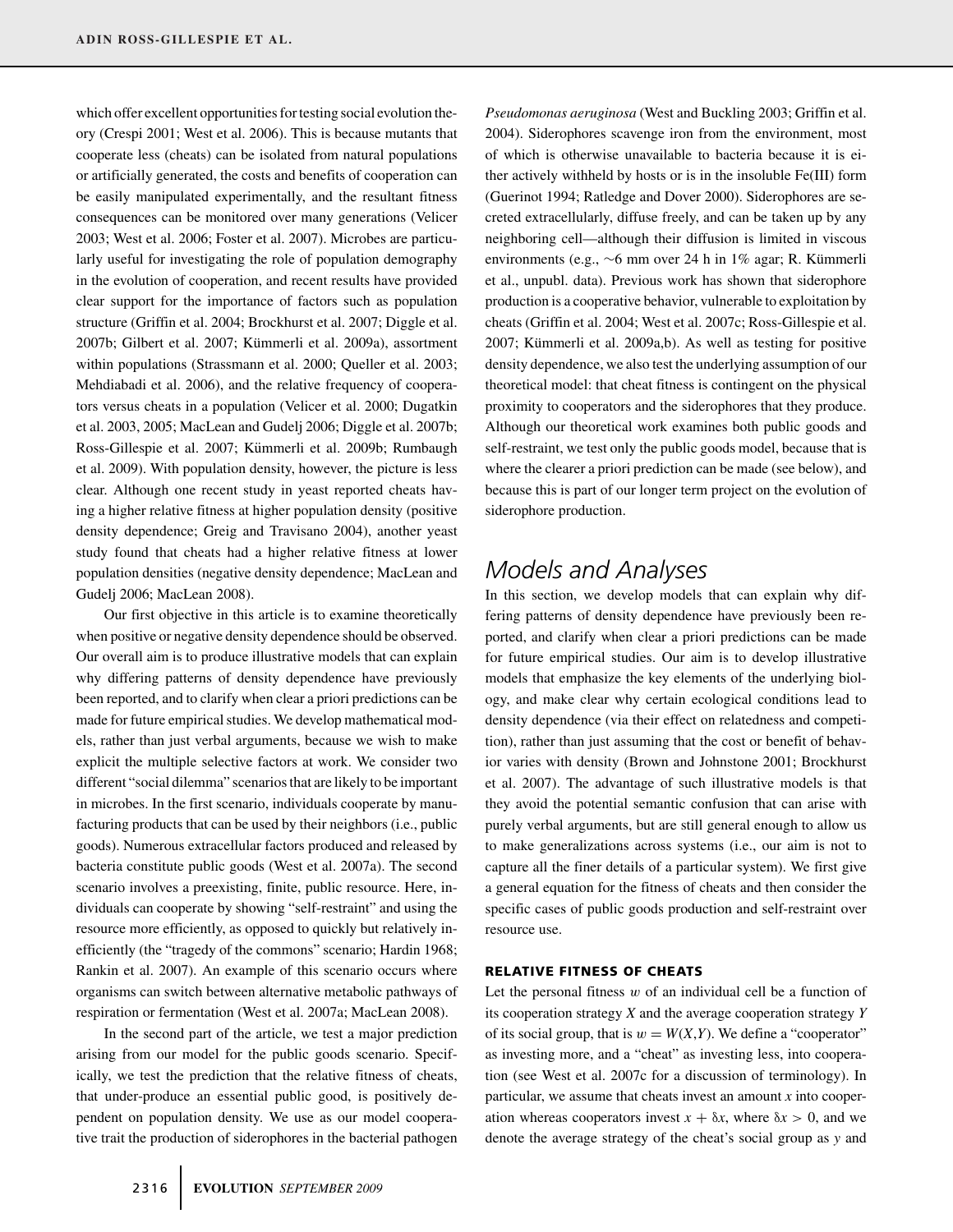the cooperator's social group as  $y + \delta y$ . Thus, the relative fitness of cheats can be expressed as

$$
v(x, y, \delta x, \delta y) = \frac{W(x, y)}{W(x + \delta x, y + \delta y)}
$$
  
=  $1 - \left(\frac{\partial W}{\partial x} \delta x + \frac{\partial W}{\partial y} \delta y\right) / W(x, y) + O(\delta^2),$  (1)

where the partial derivatives are evaluated at  $X = x$  and  $Y = y$ . The partial derivative ∂*W*/∂*X* describes the personal fitness impact of increasing one's own level of cooperation (*X*), holding fixed the cooperation level of one's social partners (*Y*). Conversely, ∂*W*/∂*Y* describes the personal fitness impact of increasing the level of cooperation by one's neighbors (*Y*), while holding fixed one's own cooperation level (*X*). Noting that δ*y*/δ*x* = d*Y*/d*X* + *O*(δ), and denoting  $dY/dX = R$ , that is the "whole-group" relatedness, (see below) relative fitness can be expressed in the form

$$
v(x, y, \delta x, \delta y) = 1 - \left(\frac{\partial W}{\partial X} + \frac{\partial W}{\partial Y}R\right) \delta x / W(x, y) + O\left(\delta^2\right). \tag{2}
$$

Whole-group relatedness measures an individual's average relatedness to its group—including itself (formally, the expected relatedness of two cells randomly drawn from the social group, with replacement; Taylor and Frank 1996; Pepper 2000; Rousset 2004), and hence is a function of both relatedness and number of social partners. In particular, we can write  $R = 1/n + ((n 1/h$ )*r*, where *n* is the total number of individuals in the social group and *r* is the "others-only" relatedness (the relatedness of an individual to the group, excluding itself—formally, the expected relatedness of two cells randomly drawn from the same group, without replacement; Pepper 2000).

### PUBLIC GOODS

We consider the scenario in which individuals cooperate by manufacturing products that can be used by their neighbors (i.e., public goods; Dionisio and Gordo 2006), as occurs with the numerous extracellular factors produced by bacteria (West et al. 2007a). First, we assume that the production of public goods by an individual or group is equal to the value of its cooperation strategy, i.e., *X* or *Y*. Second, we assume that the total amount *nY* of public goods produced by the group is shared equally among its *n* members, so that each cell receives an amount *Y* of public goods irrespective of its own investment. Third, we assume that the growth benefit of public goods is a power function of the quantity taken up by the cell, with exponent *a* and scaled by an amount *b*, and added to a baseline growth equal to  $1 - b$ . The exponent *a* describes how sustained are the fitness returns of increased access to public goods (with lower *a* indicating greater diminishing returns; empirical results suggest  $a < 1$ , Ross-Gillespie et al. 2007) and the scaling parameter *b* describes the relative growth benefit of public goods. Finally, we assume that the production of an amount of public goods *X* incurs a personal multiplicative growth cost *cX*. Putting all this together yields the fitness function

$$
W(X, Y) = (1 - b + bY^{a})(1 - cX). \tag{3}
$$

In the Appendix, we show that the relative fitness of cheats increases with cell density (positive density dependence). This is because, with increasing cell density, the public good availability within a social group is less dependent upon any one cell and is more dependent upon the average investment made by the other cells in its social group, hence giving cheats more opportunities to exploit cooperative social partners.

More generally, we find that the positive density-dependence effect is decreasing in magnitude as the population becomes more genetically structured (higher *r*). This is because cheats will be more likely to be in a social group with other cheats, hence reducing the opportunities for cheats to exploit cooperators (more formally, the group average investment will be closer to the strategy of the focal cell). Greig and Travisano (2004) argued that density alters the relative fitness of cheats because it alters "sociality" our model makes explicit that the driving factor is the extent to which cheats can exploit cooperators, and that although this increases with density, the extent to which it does so can be reduced by population structuring.

These results are based upon the sufficient (but not necessary) assumption that others-only relatedness: (1) is not unity  $(r < 1)$ ; and (2) does not increase with increasing cell density  $\left(\frac{dr}{dn} \leq 0\right)$ . Were we to relax (2) and allow others-only relatedness to increase with cell density, it is conceivable that this could occur at a rate sufficient to counterbalance the dilution of a single cell within the social group, and hence give rise to relative cheat fitness that is negatively density dependent. In the Appendix, we also consider the possibility that, at low cell density, not all public good molecules will be used by cells. This recovers the same qualitative predictions, provided that public goods are sufficiently beneficial in their action. Finally, we emphasize that we have assumed that various model parameters (*a*, *b,* and *c*) are density independent, whereas a more realistic model might relax this assumption. Our rationale for this is that we do not wish to force density dependence into the model, but rather have it emerge naturally as a result.

### SELF-RESTRAINT

We now consider a tragedy of the commons scenario, where cooperation is in the form of self-restraint in resource use (Frank 1996, 1998), as occurs with the acquisition of energy from the degradation of organic substrates (Pfeiffer and Bonhoeffer 2003; MacLean and Gudelj 2006; MacLean 2008). In this case, the problem is that although respirers (cooperators) obtain a higher yield of ATP, respiro-fermenters (cheats) are able to use resources more quickly, and hence gain a greater share of the resources, but with a much smaller ATP yield. This trade-off between efficient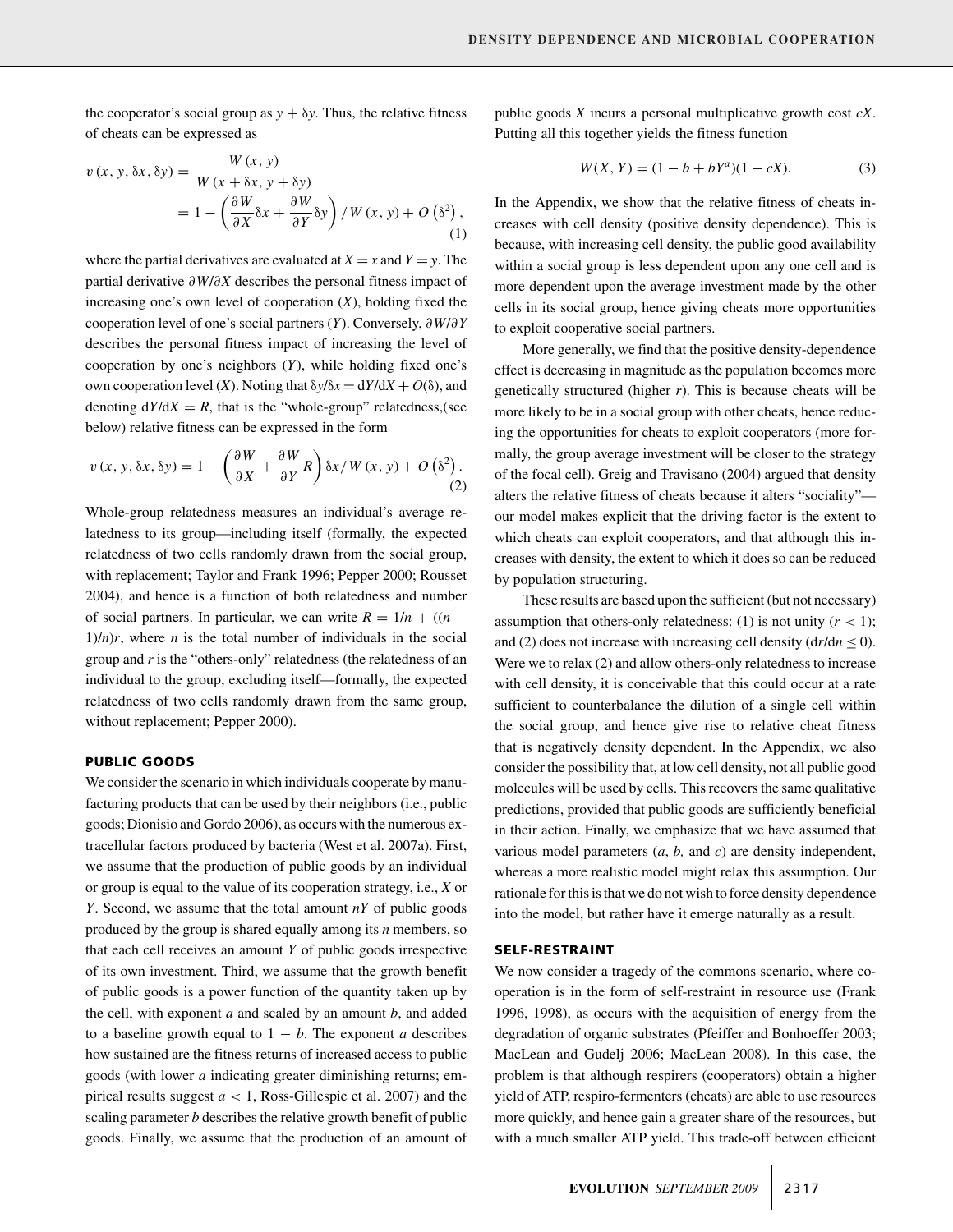or fast use of resources will occur in all heterotrophic organisms, and has recently been examined from a social perspective in yeast (MacLean and Gudelj 2006; MacLean 2008).

First, we assume that cell density determines the relative (per cell) availability of resources, with resources being relatively abundant when the cell density is low, and relatively scarce when the cell density is high. We capture this by assuming that a proportion  $1 - \exp(-kn(1 - Y))$  of the social group's resources is used up, where  $1 - Y$  is the group average effort allocated into resource acquisition (and hence *Y* represents the degree of "self-restraint," or prudence, in resource use), and *k* is a positive constant describing how rapidly the resources become limiting as cell density increases (larger *k* represents greater exhaustion of resources). Second, we assume that each cell acquires a fraction of the group's total resources in proportion to its relative resource allocation effort,  $1 - X$ . Finally, we assume that the conversion of resources into growth is more efficient if the cell allocates relatively less into resource acquisition (i.e., a trade-off between rate and yield; Pfeiffer et al. 2001; MacLean and Gudelj 2006; MacLean 2008). In particular, we write the conversion efficiency benefit as a power function of acquisition effort, with exponent *a* and scale parameter *b*, and express this relative to a baseline conversion efficiency of  $1 - b$ . Putting this together gives the fitness function

$$
W(X, Y) = \frac{1 - X}{n(1 - Y)} (1 - \exp(-kn(1 - Y)))(1 - b + bX^{a}).
$$
 (4)

In the Appendix, we show that density has two contrasting effects on the relative fitness of cheats—individuals that take more than their fair share of group resources. First, increasing cell density leads to a decrease in resource availability to each cell, which favors cooperators that use resources in a more prudent way. Second, increasing cell density leads to larger social groups (lower whole-group relatedness,  $dR/dn < 0$ , which favors cheats, as also occurred in the public goods model. As in the public goods model, this second effect is based upon the (sufficient, but not necessary) assumption that the relatedness to other cells in the group does not increase with cell density  $\left(\frac{dr}{dn} \leq 0\right)$ . Consequently, because these two effects act in opposite directions, no clear a priori prediction can be made over whether the relative fitness of cheats should be positively or negatively density dependent. This contrast with the previous suggestion that restraint over resource use should lead to the fitness of cheats decreasing with density (negative density dependence; MacLean and Gudelj 2006).

Our above discussion has assumed that the relatedness to other cells in a group does not increase with cell density (d*r*/d*n* ≤ 0). However, it is possible that this could occur, if situations that led to higher densities also led to more structured populations. If the relatedness to other cells increased with cell density at a sufficient rate, then this would offset the dilution of the focal cell

within its social group  $(1/n)$ , so that the whole-group relatedness increases (or stays the same) as cell density increases. Specifically, because whole-group relatedness (*R*) is related to others-only relatedness (*r*) by  $R = 1/n + ((n - 1)/n)r$ , then  $dR/dn > 0$  requires that  $dr/dn \ge (1 - r)/(n(n - 1))$ . In that case, we could make the clear a priori prediction that increasing cell density leads to a decreasing relative fitness of cheats. Overall, however, no firm prediction can be made for the sign of density dependence without specifying the precise relationship between cell density and relatedness.

MacLean and Gudelj (2006) have previously argued that, in yeast, the fitness of cheats is lower at higher densities (negative density dependence) because the metabolic pathway employed by cheats yields toxic byproducts that decrease fitness as they accumulate, and this accumulation of toxins is increased at higher population densities. Our results clarify that toxic byproducts are not required to produce density dependence; rather, this pattern can arise for the reasons discussed above. However, toxic byproducts introduce a third factor that influences density dependence, and will increase the region of parameter space over which negative density dependence is predicted.

# *Methods*

In the theoretical section we showed that a clear a priori prediction could be made for the case of public goods production, particularly in the case of "necessary" public goods (where  $b \rightarrow 1$ ). Specifically, if relatedness between potentially interacting cells is held constant, then the fitness of cheats should increase with higher population densities. In this section, we test this prediction, by examining how the relative fitness of cheats varies depending upon density, while holding the initial starting proportion of cheats constant. In addition, we test the underlying assumption of our theoretical model, that cheat fitness is increased when they are growing closer to cooperators and the siderophores that they produce (i.e., that the effect of density is through its influence on proximity—higher density leads to cells being more likely to interact and therefore reduces whole group relatedness).

### DESCRIPTION OF STRAINS

We replicated all our experiments with three independently derived cooperator–cheat strain pairs to demonstrate that observed effects are not strain-specific (for further strain details, see Ross-Gillespie et al. 2007). Briefly, these pairs were derived from the well-categorized *P. aeruginosa* isolates PA01 ATCC15692 (pairs "A" and "B") and UCBPP-PA14 (pair "C"). Although cooperators ("+") retained the siderophore production proficiency of their wild-type progenitors, cheat strains ("−") had mutations conferring defective production of the primary siderophore, pyoverdine, induced, respectively, by means of ultraviolet and transposon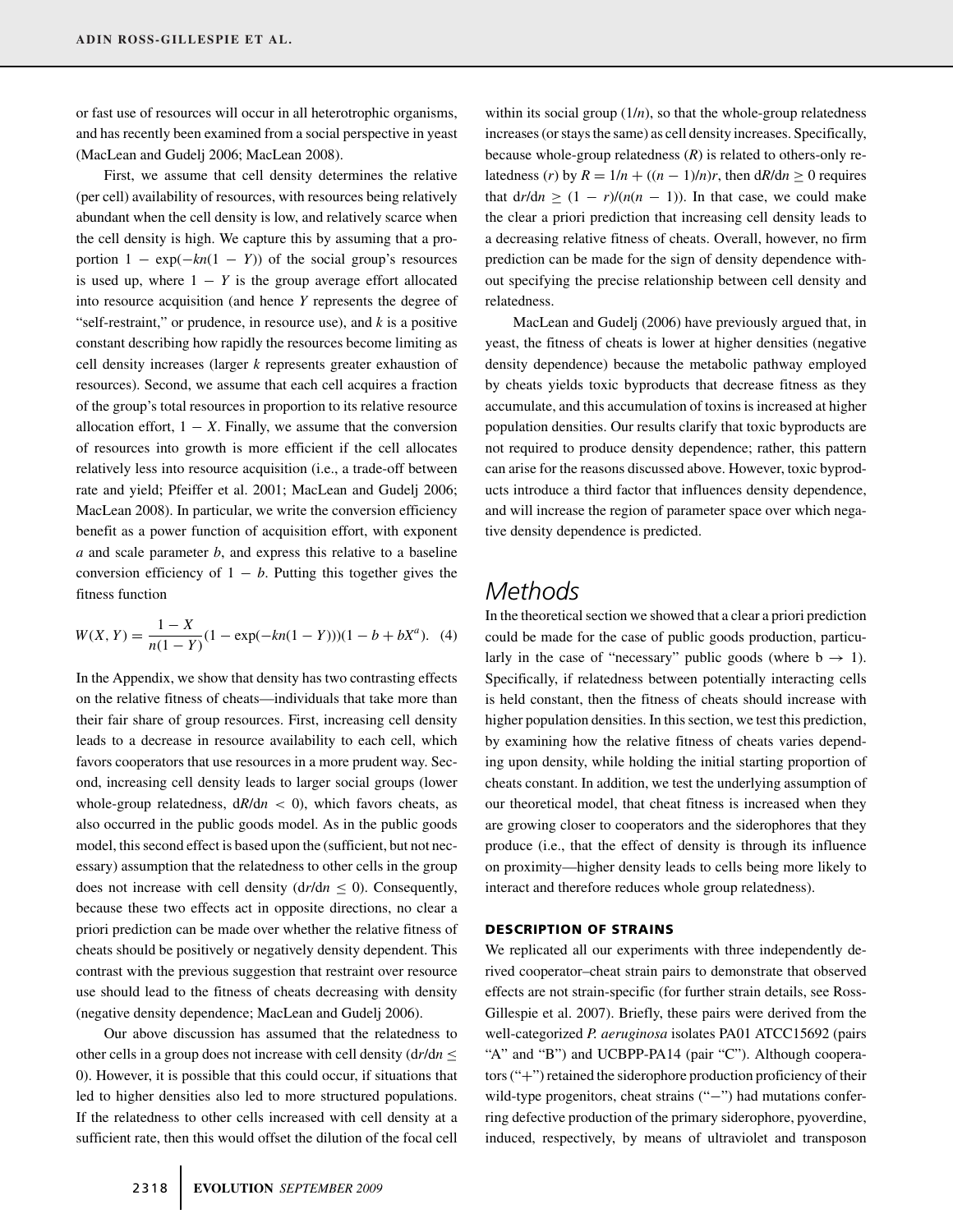mutagenesis (pair A; Rella et al. 1985; Hohnadel et al. 1986), deletion of the pyoverdine synthesis gene pvdD (pair B; Ghysels et al. 2004), or laboratory selection (pair C; Ross-Gillespie et al. 2007). In each case, cheat strains formed white colonies when grown on Kings B agar, making it possible to distinguish them from cooperator colonies, which appear green.

### EXPERIMENTAL PROTOCOLS

Our first experiment tested our model's prediction that cheat fitness would be positively correlated with overall cell density in spatially structured populations (positive density dependence). For each strain pair, we cultured  $+$  and  $-$  from freezer stock in 6 mL standard Kings B solution in 30 mL glass universal vials, incubating overnight in an orbital shaker (37◦C, 200 rpm). After 24 h, the cultures were vortexed and combined to obtain a master mix culture of  $-$  and  $+$  at a volumetric ratio of 1 in 10 (the relatedness between cells,  $r$ , is therefore  $> 0$  and is held approximately constant with starting conditions across treatments). We assessed, posthoc, the actual proportion of – cells in this master mix by taking multiple samples, growing these overnight on Kings B agar plates, and then counting colony-forming units (CFUs), which could be categorized as either  $+$  or  $-$  on the basis of color and morphology (95% CI for realized proportions: pair A: 0.1266– 0.1636; pair B: 0.0397–0.0670 pair C: 0.0572–0.0932)

To create conditions in which the cooperative trait (siderophore production) was important to fitness, we prepared culture media in which iron was extremely limited (CAA-agar: 5 g casamino acids,  $1.18 \text{ g K}_2$ HPO<sub>4</sub>.3H<sub>2</sub>O, 0.25 g MgSO<sub>4</sub>.7H<sub>2</sub>O, and 12 g agar  $L^{-1}$ , supplemented with 0.1 g human apo-transferrin and 1.68 g NaHCO<sub>3</sub> L<sup>-1</sup> for additional iron chelation). We set up density treatments as follows: six replicate samples of the master culture were serially diluted in M9 buffer to obtain the following dilutions: 1 in  $10^6$  (low density); 1 in  $10^4$  and 1 in  $10^2$  (high density). We spread 20 μl samples of these diluted cultures to 10-cm-diameter plates of 25 mL CAA-agar and set these to incubate at 37◦C.

After 48 h we scraped all bacterial growth from the surface of each plate with a sterile spatula and resuspended it in 6 mL M9. We vortexed and serially diluted these resuspended cultures, then plated them onto Kings B agar. We counted  $+$  and  $-$  CFUs on these plates after 24 h incubation at 37◦C, and in this way we obtained data on change in relative proportions of  $+$  and  $-$  CFUs across the competition period. We fully randomized labeling, spreading, and counting of plates at each stage to minimize order effects.

## INVESTIGATING THE CAUSAL MECHANISMS UNDERLYING DENSITY-DEPENDENT CHEAT FITNESS

We carried out a separate experiment to investigate the causal mechanism underlying patterns of density-dependent cheat fitness. Specifically, we tested whether the growth of cheat colonies varied with their proximity to cooperator colonies. First, we cultured strains overnight in Kings B medium then diluted them such that 1 μl of culture contained approximately 25 bacteria. Next, we set up  $3 \times 8$  point lattices of 1  $\mu$ l droplets of – culture on iron-limited agar (CAA, as above), by transferring culture from a microtitre plate using a 96-pin steel replicator tool (Boekel Scientific, Feasterville, PA). Each lattice of – droplets was bounded along one edge by an adjacent row of  $8 \times 1$  µl droplets of a "neighbor" culture, at a density of approximately 600 cells per droplet. In this manner, we obtained 36 lattices (3 strain pairs  $\times$ 3 treatments  $\times$  4 replicates), each of which comprised three rows of eight cheat colonies, growing on iron-limited agar, at varying distances from the row of eight "neighbor" colonies (either +, − or M9 buffer, "0"; see Fig. 1). We incubated plates at 37◦C for 48 h and assayed the relative growth of cheat colonies in the lattices. First, we excised all colonies in each row, using a sterile 4-mm-diameter hole-punch, and transferred the cores to an eppendorf containing 0.5 mL M9 buffer. We thoroughly vortexed each eppendorf to wash cells off the agar and into suspension, and then, taking two replicate  $200 \mu l$  samples of diluent (minus agar), we estimated the cell density of the resuspended cultures by measuring, with a spectrophotometer (M2 plate reader, Molecular Devices, Sunnyvale, CA), their optical absorbance at 600 nm.

### STATISTICAL ANALYSES

To analyze the first set of experiments, we first calculated relative cheat fitness  $(v)$ , by comparing the frequency of cheats at the beginning and end of each experiment. Specifically,  $v$  is given by  $v = x_2(1 - x_1)/x_1(1 - x_2)$ , where  $x_i$  is the initial proportion of cheats in the population,  $x_2$  is their final proportion



Figure 1. **Design of experiment to demonstrate that physical proximity to cooperators is the causal mechanism underlying density dependence of cheat fitness. Circles indicate position of bacterial colonies in the lattice. Colonies from the lower three rows were assayed for growth after 48 h.**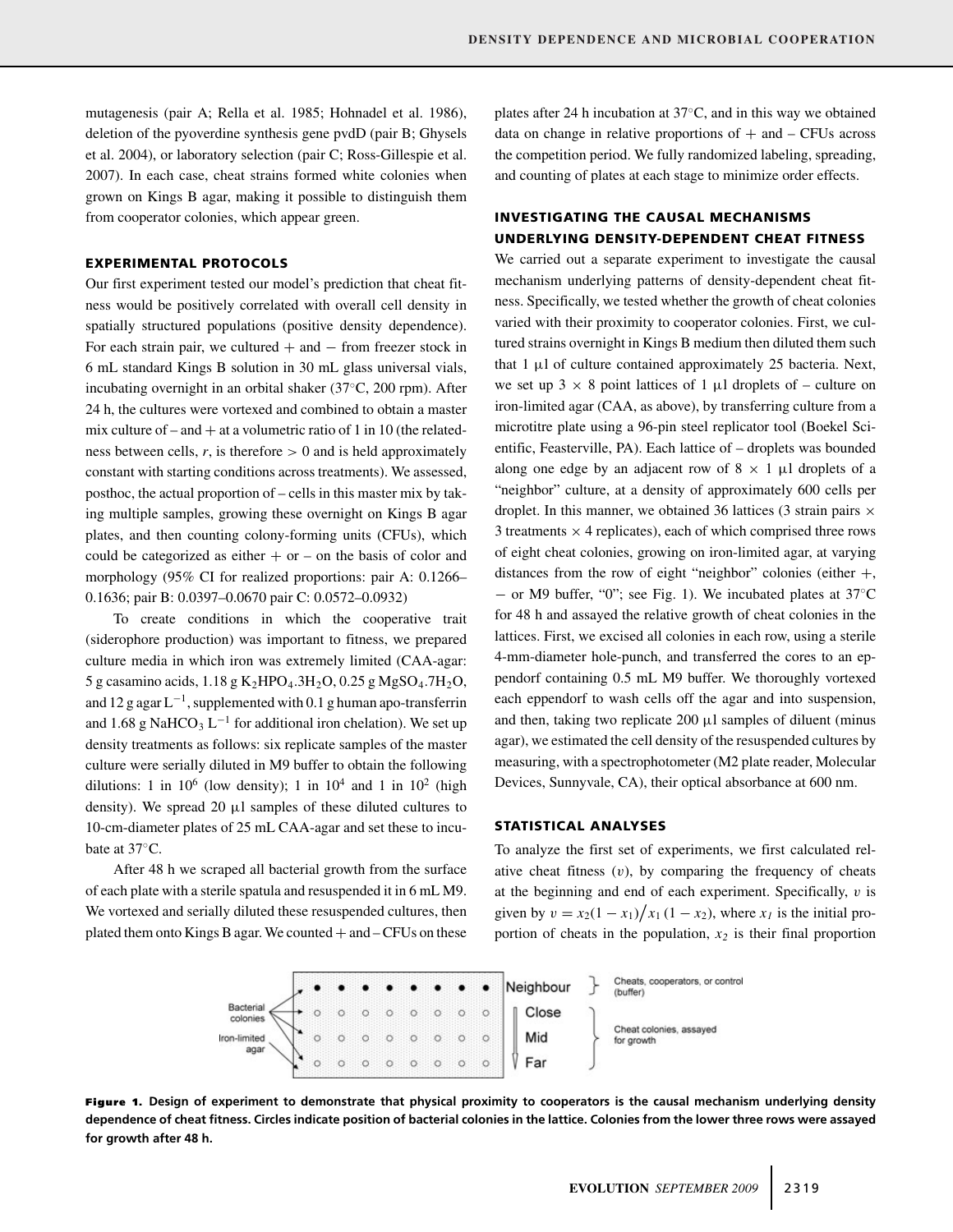(Ross-Gillespie et al. 2007). The value of  $\nu$  therefore signifies whether cheats increase in frequency  $(v > 1)$ , decrease in frequency  $(v < 1)$ , or remain at the same frequency  $(v = 1)$ . We assessed the nature and strength of the relationship between v and population density (*n*), using linear mixed effects models and general linear models with *n* as the explanatory variable, along with strain pair and the interaction term in the case of the maximal model. In each case, v and *n* were first log-transformed to comply with the assumptions of parametric analyses. In addition, we calculated an alternative measure for the fitness of cheats relative to cooperators,  $w$ , which is the ratio of the two strains' respective Malthusian growth parameters—essentially, the ratio of the number of doublings achieved by each subpopulation (Lenski et al. 1991). As above, we constructed a GLM with  $w$  as the response variable, and *n* and strain pair as fixed explanatory terms (where both w and *n* were first log transformed).

To analyze our productivity versus proximity data, we first calculated the relative productivity for each sample as its optical density relative to the average optical density across all samples for that same strain pair. We then constructed a linear mixed effects model with relative productivity as the response term (log transformed) and the following fixed effects: strain pair (A, B, or C); neighbor  $(+, -, or 0)$ ; distance to neighbor (close, mid, or far), as well as all two-way interactions. Because data were collected for multiple levels of the proximity treatment from the same replicate agar plates, and were thus not independent of each other, we included plate as a random effect in the model. Analyses were performed using S-Plus 8.0 (TIBCO Software Inc, Palo Alto, CA).

# *Results*

In general, we found that cheats fared better under conditions of high population density (Fig. 2). In a model including all three

strain pairs, the relative fitness of cheats was significantly positively correlated with initial population density  $(F_{1,46} = 87.40;$  $P < 0.001$ ). However, there were significant differences in relative cheat fitness across strain pairs (main effect:  $F_{2,46} = 200.39$ ; *P* < 0.001) and in the patterns of density dependence across strain pairs (interaction:  $F_{2,46} = 38.96; P < 0.001$ ). Indeed, when analyzed separately, strain pair A (in contrast to pairs B and C) did not show significant density dependence of cheat fitness  $(F_{1,16} =$  $0.49; P = 0.49$ .

When we analyzed our data using the alternative measure of relative fitness  $(w)$ , differences between strain pairs were more pronounced. Here, strain pair A showed negative density dependence  $(F_{1,16} = 12.39; P = 0.02)$ , whereas pairs B and C both showed positive density dependence, as in the above analyses. Consequently, there was no overall main effect of initial density on *w* ( $F_{1,46} = 0.10$ ;  $P = 0.756$ ), but a strongly significant interaction between strain pair and initial density  $(F_{2,46} = 29.02;$  $P < 0.001$ ). Comparing the two strain pairs that did show positive density dependence, we found further differences, in terms of the intercepts of their density dependence functions: B− had relative fitness ≥ 1 across all treatments, whereas C− had lower fitness than C+ at low cell density (v and w both  $\langle 1 \rangle$ ) but greater fitness at high density ( $v$  and  $w$  both  $> 1$ ).

In support of the assumption of our model, cheats were most productive when they were growing in close physical proximity to colonies of cooperators. The minimal model showed that the relative productivity of cheats was strongly influenced by the types of colonies growing nearby  $(F_{2,84} = 144.04; P < 0.001)$ and by the proximity to these colonies ( $F_{2,84} = 33.88; P < 0.001$ ), although the latter did vary in strength across the three strain pairs  $(F_{4,84} = 7.47; P < 0.001)$ . The effects of treatment and proximity, and the significant interaction between them ( $F_{4,84} = 46.19$ ;  $P <$ 0.001), are illustrated in Fig. 3. There was no significant main effect of strain pair  $(F_{2,9} = 1.49; P = 0.275)$ .



Figure 2. **Positive density dependence of cheat relative fitness in three independently derived strain pairs (A–C). Each datapoint represents a different mixed population of cooperator and cheat bacteria cultured together on an agar plate for 48 h.**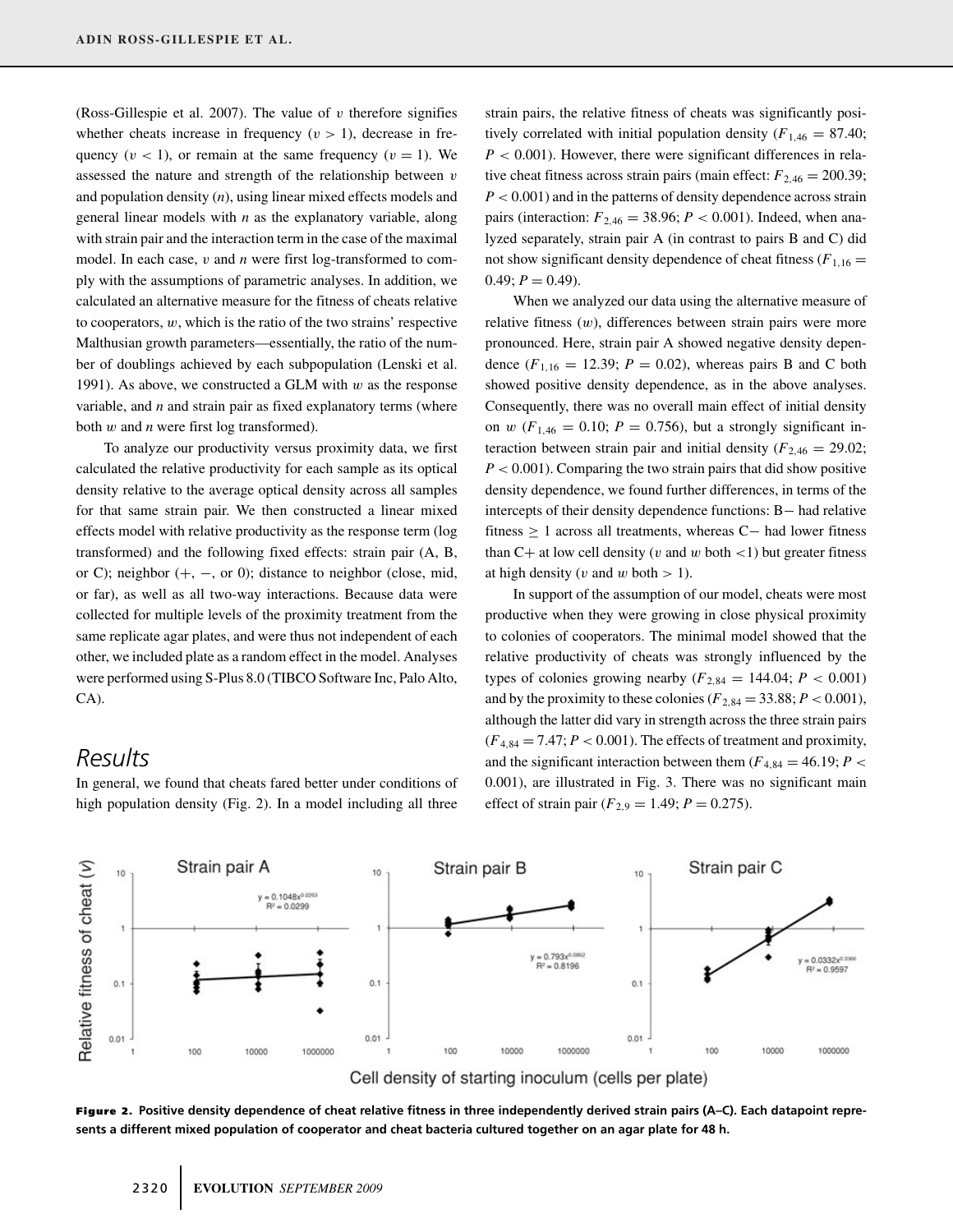

Figure 3. **Interaction plot of fitted mean values from our analyses, showing how the productivity of cheat colonies depends on whether or not cooperators are growing in the vicinity, and how close they are to these cooperators. Error bars show one standard error around the means.**

# *Discussion*

We have investigated, theoretically and empirically the conditions under which cooperation in microbes is subject to densitydependent selection. We have shown in our theoretical models that, when considering the production of public goods, cheats are predicted to have a higher relative fitness at higher population densities (positive density dependence), but that extent of density dependence will be weaker in more structured populations (Fig. 4A). In contrast, when considering prudent use of limited resources (tragedy of the commons), cheats can have either a higher or a lower relative fitness at higher population densities

(positive or negative density dependence; Fig. 4B), depending upon the biological details. We then examined experimentally the form of cooperation for which our models showed a clear a priori prediction could be made—the production of public goods. We tested this prediction using the production of iron-scavenging siderophore molecules in *P. aeruginosa* as a model trait. As predicted, we found that cheats have higher fitness at greater population densities (Fig. 2). Furthermore, we found support for the underlying assumption leading to this prediction, that cheats are better able to exploit the cooperative siderophore production of others, when they are physically closer to them (Fig. 3).

We predicted that the direction of density-dependent selection on cooperation depends first upon the form of cooperation (public good production or self-restraint in resource use) but also upon biological details. Considering public goods, an increase in cell density will allow cheating cells a greater access to the public goods produced by its cooperative neighbors. Another way of thinking about this is that an increase in density increases the number of cells that each individual can interact with, and hence tend to decrease the relatedness of an individual to all the individuals in the group, including itself ("whole-group" relatedness; Pepper 2000). The net effect is an increase in the relative fitness of cheats at greater population densities. Support for this prediction has been provided by Greig and Travisano (2004) in relation to invertase production in yeast, and this study in relation to siderophores in bacteria (Fig. 2). In both of these cases, a clear prediction could be made because relatedness to other cells, *r*, did not vary with cell density (i.e., the proportion of cheats was held constant in the starting inoculum).



Figure 4. **Model demonstrating how the fitness of cheats relative to cooperators can be subject to density dependence. Under public goods cooperation (A), cheat relative fitness, v, is positively related to density across most of the parameter space but is highly sensitive** to *b*, a parameter describing how beneficial cooperation is to a recipient. For this illustration, we set  $a = 1$  and  $c = r = 0.5$ . Here, *n* **describes the total number of cells interacting within a social neighborhood. We assume that cooperators invest** *X* **= 1 into public goods and cheats invest** *X* **= 0 and, mirroring the experiments, that cheats make up 10% of the population. Under self-restraint cooperation (B), cheat relative fitness can be either positive or negatively density dependent, depending on the values of both** *b* **(see above) and** *r***,** relatedness to other cells in the social group. For this illustration, we set  $a = k = 0.25$ , assume cooperators show self-restraint  $X = 0.5$ and cheats  $X = 0$ , and that cheats make up 10% of the population.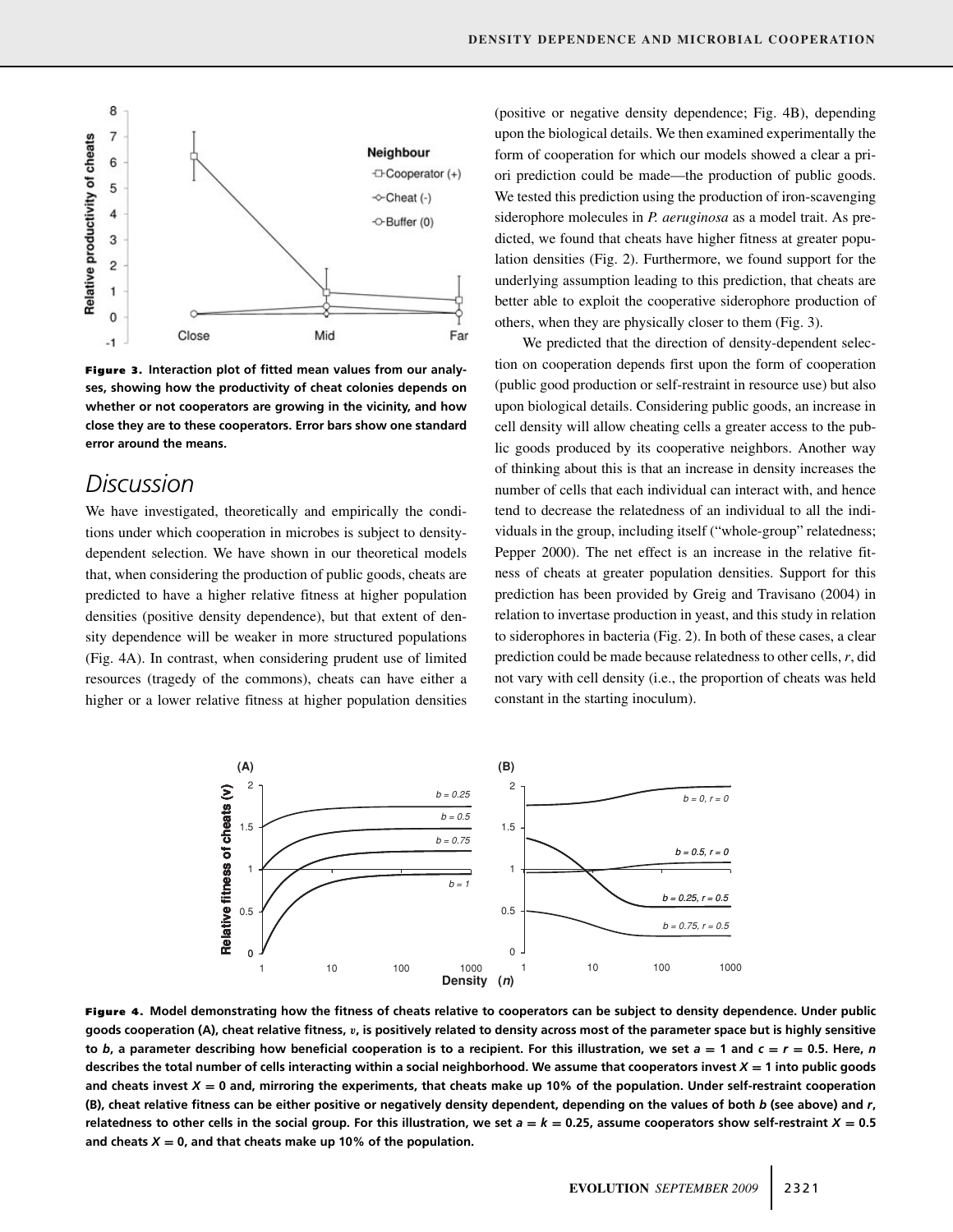Another potential factor that could affect the density dependence of cooperation is that, over a fixed period, greater absolute population growth can occur in populations that start from lower inoculum densities. Such populations consequently undergo more rounds of growth in which cheats can exploit cooperators (see Ross-Gillespie et al. 2007). This should, if anything, enhance the relative fitness of cheats at low population densities (negative density dependence), so the fact that, in our experiments, we observed a clear overall pattern of positive density dependence despite this potential confounding effect, demonstrates the strength of the effect of density per se. Greig and Travisano (2004) suggested that fluctuating selection for increased then decreased cooperation, as yeast cells colonize new patches and then grow to high densities, could allow for the maintenance of both cooperators and cheats in the population (polymorphism). More generally, we might expect microbes to facultatively adjust their cooperation strategies depending on local cell densities, for example through the use of quorum sensing systems (Brown and Johnstone 2001; Keller and Surette 2006; Diggle et al. 2007a, b).

In contrast, when considering cooperative self-restraint in resource uptake, the relative fitness of cheats, which have a higher uptake rate and less-efficient metabolism of resources, can either increase or decrease with host density, depending upon biological details (parameter values). Although the advantage of moreefficient metabolism of resources is greater when cell density is high enough for resources to be growth-limiting, the individual incentive for such cooperation can decrease with increasing cell density because the increasing number of social partners allows cheats to exploit cooperators (lower whole-group relatedness). These two effects are in opposition and so cheats that use resources quickly and inefficiently may be increasingly favored or disfavored as cell density increases, depending upon which of the two effects is strongest. More generally, this emphasizes that, although the public goods dilemma and the tragedy of the commons (self-restraint) are both problems of cooperation and can potentially be viewed as alternate forms of the same problem (Rankin et al. 2007), they are not strictly symmetrical and can lead to very different predictions (Dionisio and Gordo 2006).

The prediction of cheats having a lower fitness at higher densities (negative density dependence) has previously been made and supported in studies of the competition between yeast strains following alternative metabolic strategies (Pfeiffer and Bonhoeffer 2003; MacLean and Gudelj 2006; MacLean 2008). In yeast, respirers (cooperators) use resources slowly but with a higher yield of ATP than respiro-fermenters (cheats), which enjoy fast resource use but with a much smaller ATP yield. Although the observed negative density dependence of cheat fitness in yeast may occur for the reason discussed above, an added complication in this system is that the metabolic pathway employed by cheats yields toxic byproducts that decrease fitness as they accumulate,

and this accumulation of toxins is increased at higher population densities (MacLean and Gudelj 2006). Thus, one consequence of toxin accumulation in this system is that it increases the parameter space over which negative density dependence is expected. Another potential complication that we have not considered here is the possibility of interactions between self-restraint and public goods cooperation, when they are linked (MacLean 2008).

Patterns of density-dependent fitness are intrinsically sensitive to the measure of fitness used. Our preferred measure of relative fitness  $(v, \text{see above})$  captures the relative change in frequency of a genotype over time and, as such, is compatible with the population genetics concept of fitness. However, although a change in genotype frequency over time can indeed reflect different rates of growth or persistence among genotypes within a given population, this measure can be problematic in between-population comparisons if the extrinsic conditions (i.e., treatments) afford different populations different opportunities for growth. When resources are finite and fixed (i.e., batch culture, as in our experiment), populations starting from low density will complete more generations during the observation period because they start growing at a density far below carrying capacity. In contrast, at high density a population will undergo little such exponential growth before reaching stationary phase. Thus, in the low inoculum scenario, absolute fitness differences between competing strains could be magnified relative to what would be seen in populations starting from high-density inocula, resulting in density-dependent fitness effects—that may have nothing to do with social interactions among strains. We investigated this possibility by also considering an alternative fitness measure that controls for differences in the number of generations  $(w, \text{ see above})$ . Analyses of strain pairs B and C yielded qualitatively similar results for both fitness measures, confirming that the density-dependent fitness patterns we observed in these strains (Fig. 2) cannot be explained by this confounding generation effect only.

Our experimental data on siderophore production in *P. aeruginosa* provided support for the prediction of our public goods model in two of the three independent strain pairs we tested. In these two cases, relative cheat fitness was positively correlated with population density (Fig. 2). Across all three of the pairs, however, there was considerable variation in the intercepts of the density-dependent fitness function. One cheat strain consistently underperformed its cooperator progenitor (pair A) under our experimental conditions; another showed greater relative fitness at all densities tested (pair B); whereas in the third, experimentally evolved pair, cheats outperformed cooperators at high density but lost the advantage at low density (pair C). The strain pairs may differ for a number of reasons, and so we cannot determine the exact cause of this variation. One possibility is that our cheat strains A and C could be acting as cheats not just for siderophore production, but for other traits too. For example, our pair A cheat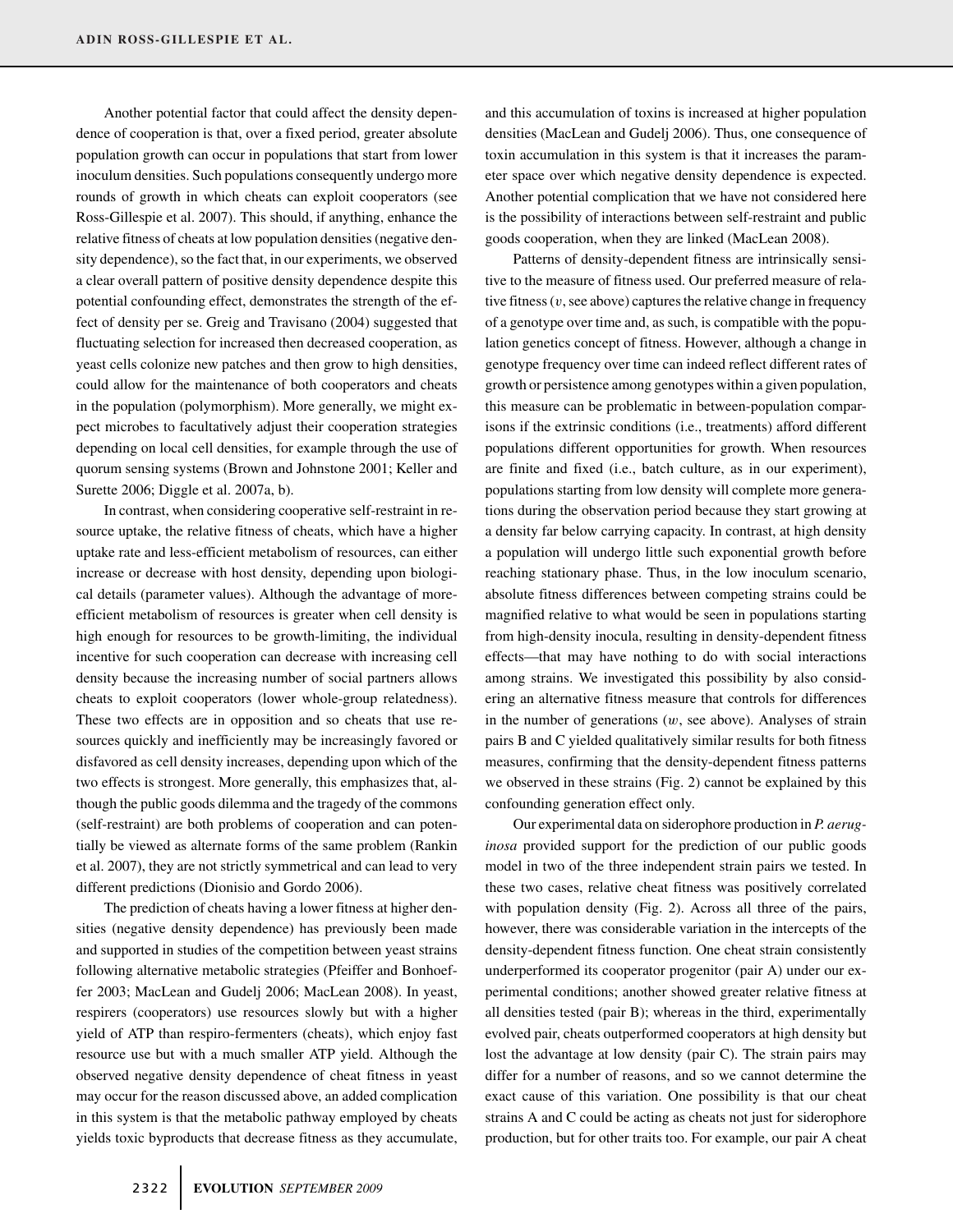may, under certain conditions, also act as a cheat in the context of quorum sensing (S. P. Diggle and N. Jiricny unpubl. data). This highlights the value, when studying the fitness consequences of a given trait, of testing multiple, independently derived bacterial strains (Velicer et al. 2000; Ross-Gillespie et al. 2007). Gene deletions, for instance, could give rise to unforeseen pleiotropic effects, whereas artificial selection against a given trait could generate more "natural" mutants, with compensatory adaptations to counteract potential negative pleiotropic effects associated with the loss of the target trait.

Although we have focused on microbes, our predictions could also apply to other taxa. The importance of density dependence in the production of public goods has also been much discussed for humans, in the economics literature. Since Olson (1965), a number of economics studies of public goods dilemmas have noted how cooperative behavior frequently decreases and "free-rider" behavior increases within larger groups (e.g., Chamberlin 1974; Andreoni 1988; Stonebraker 1993; Gaube 2006; Alencar et al. 2008). However, as is often the case with human behavior, even small changes in experimental design or context can have important effects. For instance, Isaac and Walker (1988) and Isaac et al. (1994) showed that when the marginal incentives to individuals were scaled to remain constant across different group sizes, free-riding behavior actually decreases at higher densities. More generally, for any organisms that live at high density, cooperation will be most favored when interactions take place between close relatives (i.e., cooperators interact almost exclusively with other cooperators; Hamilton 1964). A common way to achieve this is to have relatively low dispersal into or out of the population—a pattern that has been observed in both microbes (e.g., biofilms, where cells encase themselves in a viscous matrix; Xavier and Foster 2007) and metazoans, including social invertebrates (Hamilton 1972; Bilde et al. 2005; Peer and Taborsky 2007) and molerats (Jarvis et al. 1994).

Although we conducted our experiments in an artificial setting, cooperator-cheat dynamics in natural microbial populations are also likely to show density dependence. A major task for the future will be to understand the role of such dynamics in the context of pathogen infections, where the production of cooperative public goods determines virulence (West and Buckling 2003; Harrison et al. 2006; Rumbaugh et al. 2009). Possible complications in more natural systems could include (1) interactions between density- and frequency-dependent effects, and (2) additional density-dependent effects in the case of public goods where production is regulated by quorum sensing mechanisms (Brown and Johnstone 2001).

#### ACKNOWLEDGMENTS

The authors thank N. Colegrave, M. Brockhurst, R. Kümmerli, and N. Jiricny for helpful discussion. Support was provided by ORSAS and

the University of Edinburgh's School of Biological Sciences (ARG), the Leverhulme Trust (SAW), the European Research Council (SAW), and Royal Society fellowships (AG, AB, SAW, and ASG).

#### LITERATURE CITED

- Alencar, A. I., J. de Oliveira Siqueira, and M. E. Yamamoto. 2008. Does group size matter? Cheating and cooperation in Brazilian school children. Evol. Hum. Behav. 29:42–48.
- Andreoni, J. 1988. Privately provided public-goods in a large economy—the limits of altruism. J. Public Econ. 35:57–73.
- Bilde, T., Y. Lubin, D. Smith, J. M. Schneider, and A. A. Maklakov. 2005. The transition to social inbred mating systems in spiders: role of inbreeding tolerance in a subsocial predecessor. Evolution 59:160–174.
- Brockhurst, M. A., A. Buckling, and A. Gardner. 2007. Cooperation peaks at intermediate disturbance. Curr. Biol. 17:761–765.
- Brown, S. P., and R. A. Johnstone. 2001. Cooperation in the dark: signalling and collective action in quorum-sensing bacteria. Proc. R. Soc. Lond. B 268:961–965.
- Chamberlin, J. 1974. Provision of collective goods as a function of group size. Am. Polit. Sci. Rev. 68:707–716.
- Crespi, B. J. 2001. The evolution of social behaviour in microorganisms. Trends Ecol. Evol. 16:178–183.
- Diggle, S. P., A. Gardner, S. A. West, and A. S. Griffin. 2007a. Evolutionary theory of bacterial quorum sensing: when is a signal not a signal? Philos. Trans. R. Soc. Lond. B 362:1241–1249.
- Diggle, S. P., A. S. Griffin, G. S. Campbell, and S. A. West. 2007b. Cooperation and conflict in quorum-sensing bacterial populations. Nature 450:411– 414.
- Dionisio, F., and I. Gordo. 2006. The tragedy of the commons, the public goods dilemma, and the meaning of rivalry and excludability in evolutionary biology. Evol. Ecol. Res. 8:321–332.
- Dugatkin, L. A., M. Perlin, and R. Atlas. 2003. The evolution of groupbeneficial traits in the absence of between-group selection. J. Theor. Biol. 220:67–74.
- Dugatkin, L. A., M. Perlin, J. S. Lucas, and R. Atlas. 2005. Group-beneficial traits, frequency-dependent selection and genotypic diversity: an antibiotic resistance paradigm. Proc. R. Soc. Lond. B 272:79–83.
- Foster, K. R., K. Parkinson, and C. R. L. Thompson. 2007. What can microbial genetics teach sociobiology? Trends Genet. 23:74–80.
- Frank, S. A. 1996. Models of parasite virulence. Q. Rev. Biol. 71:37–78.
- ———. 1998. Foundations of social evolution. Princeton Univ. Press, Princeton, NJ.
- Gaube, T. 2006. Altruism and charitable giving in a fully replicated economy. J. Public Econ. 90:1649–1667.
- Ghysels, B., B. T. Dieu, S. A. Beatson, J. P. Pirnay, U. A. Ochsner, M. L. Vasil, and P. Cornelis. 2004. FpvB, an alternative type I ferripyoverdine receptor of *Pseudomonas aeruginosa*. Microbiology (Read.) 150:1671– 1680.
- Gilbert, O. M., K. R. Foster, N. J. Mehdiabadi, J. E. Strassmann, and D. C. Queller. 2007. High relatedness maintains multicellular cooperation in a social amoeba by controlling cheater mutants. Proc. Natl. Acad. Sci. USA 104:8913–8917.
- Greig, D., and M. Travisano. 2004. The Prisoner's Dilemma and polymorphism in yeast *SUC* genes. Proc. R. Soc. Lond. B. 271(Suppl 3):S25-S26.
- Griffin, A. S., S. A. West, and A. Buckling. 2004. Cooperation and competition in pathogenic bacteria. Nature 430:1024–1027.
- Guerinot, M. L. 1994. Microbial iron transport. Annu. Rev. Microbiol. 48:743– 772.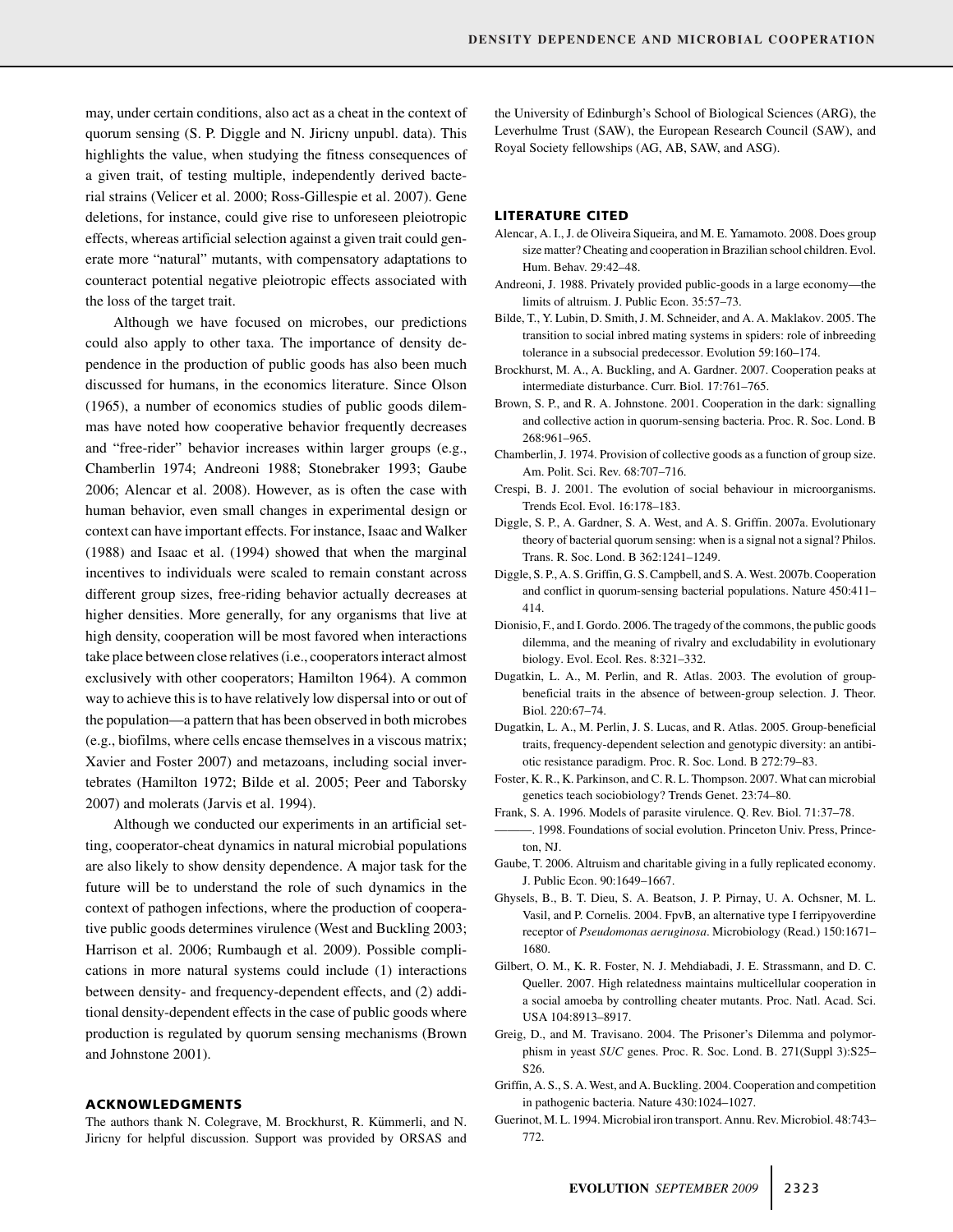- Hamilton, W. D. 1964. Genetical evolution of social behaviour I and II. J. Theor. Biol. 7:1–52.
	- -. 1972. Altruism and related phenomena, mainly in social insects. Annu. Rev. Ecol. Syst. 3:193–232.
	- ———. 1996. Narrow roads of Gene Land 1: evolution of social behaviour. W. H. Freeman, Oxford.
- Hardin, G. 1968. The tragedy of the commons. Science 162:1243–8.
- Harrison, F., L. E. Browning, M. Vos, and A. Buckling. 2006. Cooperation and virulence in acute *Pseudomonas aeruginosa* infections. BMC Biol. 4:21.
- Hohnadel, D., D. Haas, and J. M. Meyer. 1986. Mapping of mutations affecting pyoverdine production in *Pseudomonas aeruginosa*. FEMS Microbiol. Lett. 36:195–199.
- Isaac, R. M., and J. M. Walker. 1988. Group-size effects in public-goods provision–the voluntary contributions mechanism. Q. J. Econ. 103:179– 199.
- Isaac, R. M., J. M. Walker, and A. W. Williams. 1994. Group-size and the voluntary provision of public-goods—experimental evidence utilizing large groups. J. Public Econ. 54:1–36.
- Jarvis, J. U. M., M. J. O'Riain, N. C. Bennett, and P. W. Sherman. 1994. Mammalian eusociality—a family affair. Trends Ecol. Evol. 9:47–51.
- Keller, L., and M. G. Surette. 2006. Communication in bacteria: an ecological and evolutionary perspective. Nat. Rev. Microbiol. 4:249–258.
- Kümmerli, R., A. Gardner, S. A. West, and A. S. Griffin. 2009a. Limited dispersal, budding dispersal, and cooperation: an experimental study. Evolution 63:939–949.
- Kümmerli, R., N. Jiricny, S. Clarke, S. A. West, and A. S. Griffin. 2009b. Phenotypic plasticity of a cooperative behaviour in bacteria. J. Evol. Biol. 22:589–598.
- Lehmann, L., and L. Keller. 2006. The evolution of cooperation and altruism a general framework and a classification of models. J. Evol. Biol. 19:1365–1376.
- Leimar, O., and P. Hammerstein. 2006. Facing the facts. J. Evol. Biol. 19:1403–1405.
- Lenski, R. E., M. R. Rose, S. C. Simpson, and S. C. Tadler. 1991. Long-term experimental evolution in *Escherichia coli*. I. adaptation and divergence during 2,000 generations. Am. Nat. 138:1315–1341
- MacLean, R. C. 2008. The tragedy of the commons in microbial populations: insights from theoretical, comparative and experimental studies. Heredity 100:233–239.
- MacLean, R. C., and I. Gudelj. 2006. Resource competition and social conflict in experimental populations of yeast. Nature 441:498–501.
- Maynard Smith, J., and E. Szathmàry. 1995. The major transitions in evolution. W. H. Freeman, Oxford.
- Mehdiabadi, N. J., C. N. Jack, T. T. Farnham, T. G. Platt, S. E. Kalla, G. Shaulsky, D. C. Queller, and J. E. Strassmann. 2006. Social evolution: kin preference in a social microbe. Nature 442:881–882.
- Olson, M. V. 1965. The logic of collective action. Harvard Univ. Press, Cambridge, MA.
- Peer, K., and M. Taborsky. 2007. Delayed dispersal as a potential route to cooperative breeding in ambrosia beetles. Behav. Ecol. Sociobiol. 61:729– 739.
- Pepper, J. W. 2000. Relatedness in trait group models of social evolution. J. Theor. Biol. 206:355–368.
- Pfeiffer, T., and S. Bonhoeffer. 2003. An evolutionary scenario for the transition to undifferentiated multicellularity. Proc. Natl. Acad. Sci. USA 100:1095–1098.
- Pfeiffer, T., S. Schuster, and S. Bonhoeffer. 2001. Cooperation and competition in the evolution of ATP-producing pathways. Science 292:504– 507.
- Queller, D. C., E. Ponte, S. Bozzaro, and J. E. Strassmann. 2003. Singlegene greenbeard effects in the social amoeba *Dictyostelium discoideum*. Science 299:105–106.
- Rankin, D. J., K. Bargum, and H. Kokko. 2007. The tragedy of the commons in evolutionary biology. Trends Ecol. Evol. 22:643–651.
- Ratledge, C., and L. G. Dover. 2000. Iron metabolism in pathogenic bacteria. Annu. Rev. Microbiol. 54:881–941.
- Rella, M., A. Mercenier, and D. Haas. 1985. Transposon insertion mutagenesis of *Pseudomonas aeruginosa* with a Tn5 derivative: application to physical mapping of the arc gene cluster. Gene 33:293–303.
- Ross-Gillespie, A., A. Gardner, S. A. West, and A. S. Griffin. 2007. Frequency dependence and cooperation: theory and a test with bacteria. Am. Nat. 170:331–342.
- Rousset, F. 2004. Genetic structure and selection in subdivided populations. Princeton Univ. Press, Princeton, NJ.
- Rumbaugh, K. P., S. P. Diggle, C. M Watters, A. Ross-Gillespie, A. S. Griffin, and S. A. West. 2009. Quorum sensing and the social evolution of bacterial virulence. Curr. Biol. 19:341–345.
- Sachs, J. L., U. G. Mueller, T. P. Wilcox, and J. J. Bull. 2004. The evolution of cooperation. Q. Rev. Biol. 79:135–160.
- Stonebraker, R. J. 1993. Optimal church size—the bigger the better. J. Sci. Stud. Relig. 32:231–241.
- Strassmann, J. E., Y. Zhu, and D. C. Queller. 2000. Altruism and social cheating in the social amoeba *Dictyostelium discoideum*. Nature 408:965– 967.
- Taylor, P. D., and S. A. Frank. 1996. How to make a kin selection model. J Theor. Biol. 180:27–37.
- Velicer, G. J. 2003. Social strife in the microbial world. Trends Microbiol. 11:330–337.
- Velicer, G. J., L. Kroos, and R. E. Lenski. 2000. Developmental cheating in the social bacterium *Myxococcus xanthus*. Nature 404:598– 601.
- West, S. A., and A. Buckling. 2003. Cooperation, virulence and siderophore production in bacterial parasites. Proc. R. Soc. Lond. B 270:37– 44.
- West, S. A., S. P. Diggle, A. Buckling, A. Gardner, and A. S. Griffin. 2007a. The social lives of microbes. Annu. Rev. Ecol. Evol. Syst. 38:53– 77.
- West, S. A., A. S. Griffin, and A. Gardner. 2007b. Evolutionary explanations for cooperation. Curr. Biol. 17:R661–R672.
- ———. 2007c. Social semantics: altruism, cooperation, mutualism, strong reciprocity and group selection. J. Evol. Biol. 20:415–432.
- West, S. A., A. S. Griffin, A. Gardner, and S. P. Diggle. 2006. Social evolution theory for microorganisms. Nat. Rev. Microbiol. 4:597–607.
- Xavier, J. B., and K. R. Foster. 2007. Cooperation and conflict in microbial biofilms. Proc. Natl. Acad. Sci. USA 104:876–881.

Associate Editor: Dr. L. Meyers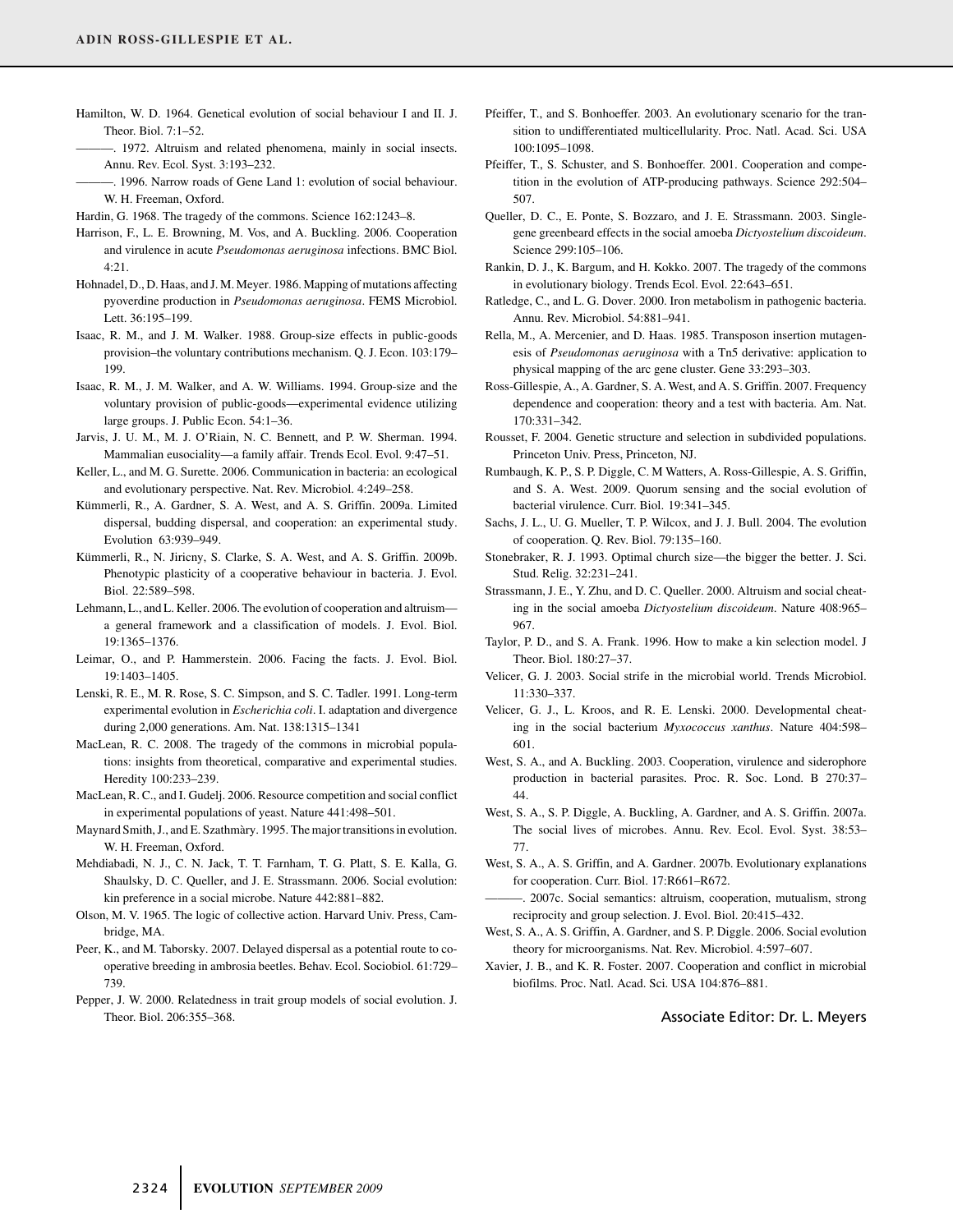# *Supporting Information*

The following supporting information is available for this article:

**Appendix S1.** Demonstration of the density dependence of cheat relative fitness in the public goods and self-restraint cooperative scenarios.

Supporting Information may be found in the online version of this article. (This link will take you to the article abstract).

Please note: Wiley-Blackwell are not responsible for the content or functionality of any supporting information supplied by the authors. Any queries (other than missing material) should be directed to the corresponding author for the article. Additional results and discussion can be found in a document at http://www.repository.naturalis.nl/record/289893.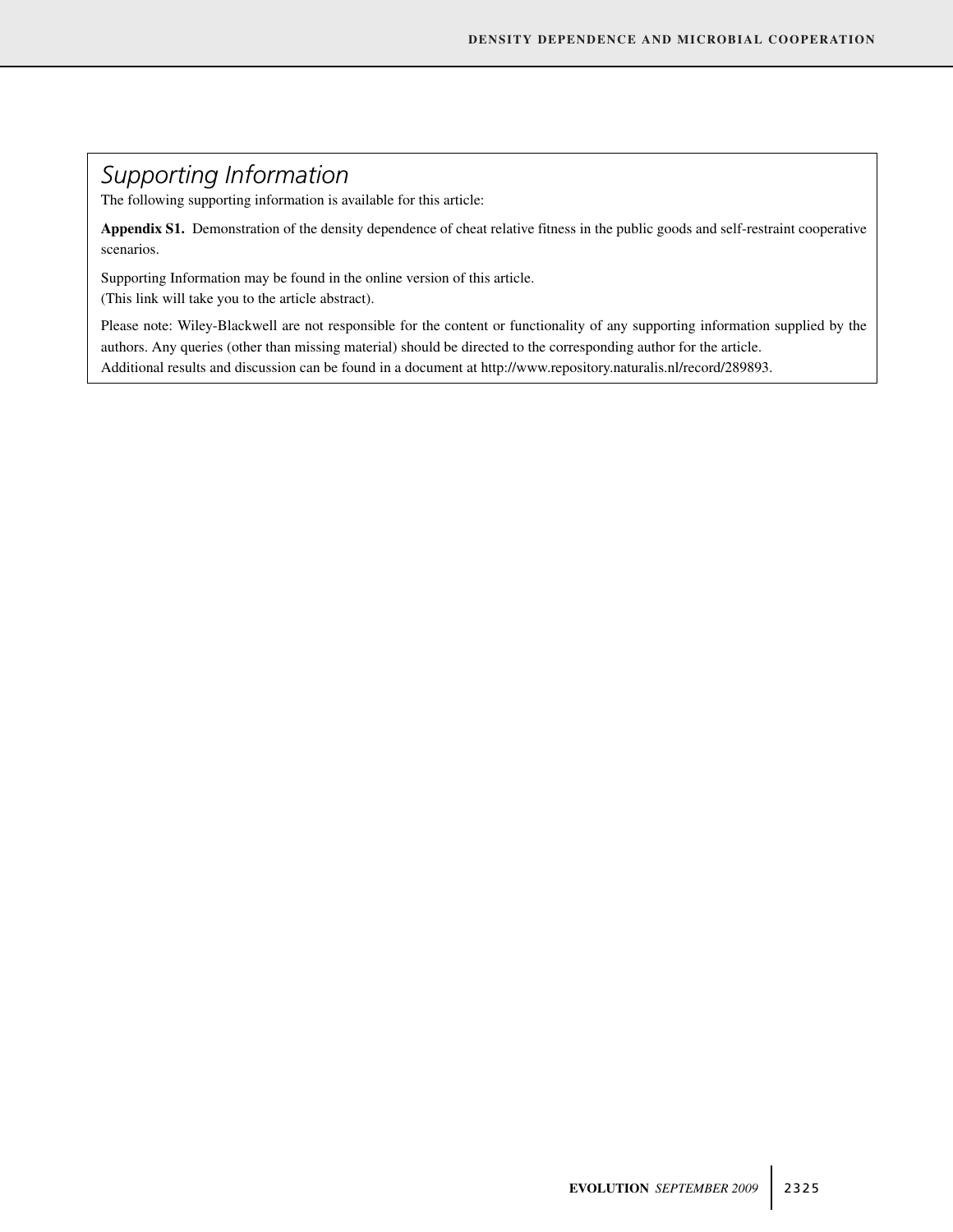1 **Density dependence and cooperation: theory and a test with bacteria**  2 **Ross-Gillespie et al.** 

3

4 **Supplementary Information: Demonstration of the density dependence of cheat** 

5 **relative fitness in the public goods and self-restraint cooperative scenarios** 

6

7 Public goods

8 From equations (2) & (3), we find that the relative fitness of cheats in the public

9 goods cooperation model is given by:

10

11 
$$
v=1+\frac{c}{1-cz}\delta x-\frac{abz^{a-1}}{1-b+bz^a}\left(\frac{1}{n}+\frac{n-1}{n}r\right)\delta x+O(\delta^2),
$$
 (A1)

12

13 where *z* is the population average level of cooperation. Differentiating the RHS of 14 equation (A1) by *n* reveals the density dependence:

15

16 
$$
\frac{dv}{dn} = \frac{abz^{a-1}}{1-b+bz^{a}} \left( \frac{1}{n^{2}} (1-r) - \frac{n-1}{n} \frac{dr}{dn} \right) \delta x,
$$
 (A2)

17

18 to first order in  $\delta x$ . A sufficient condition for the RHS of equation (A2) to be positive 19 is  $r < 1$  and  $dr/dn \le 0$ : less than clonal within-group relatedness, that does not increase 20 with cell density, ensures that the relative fitness of cheats is an increasing function of 21 cell density (positive density dependence). Note that if  $r = 1$  at all cell densities (and 22 hence  $dr/dn = 0$ , then the RHS of equation (A2) is zero, and hence there is no density 23 dependence in a population that is structured into clonal social groups. More 24 generally, if we express the others-only relatedness as a function  $r = f(n) + g$  of cell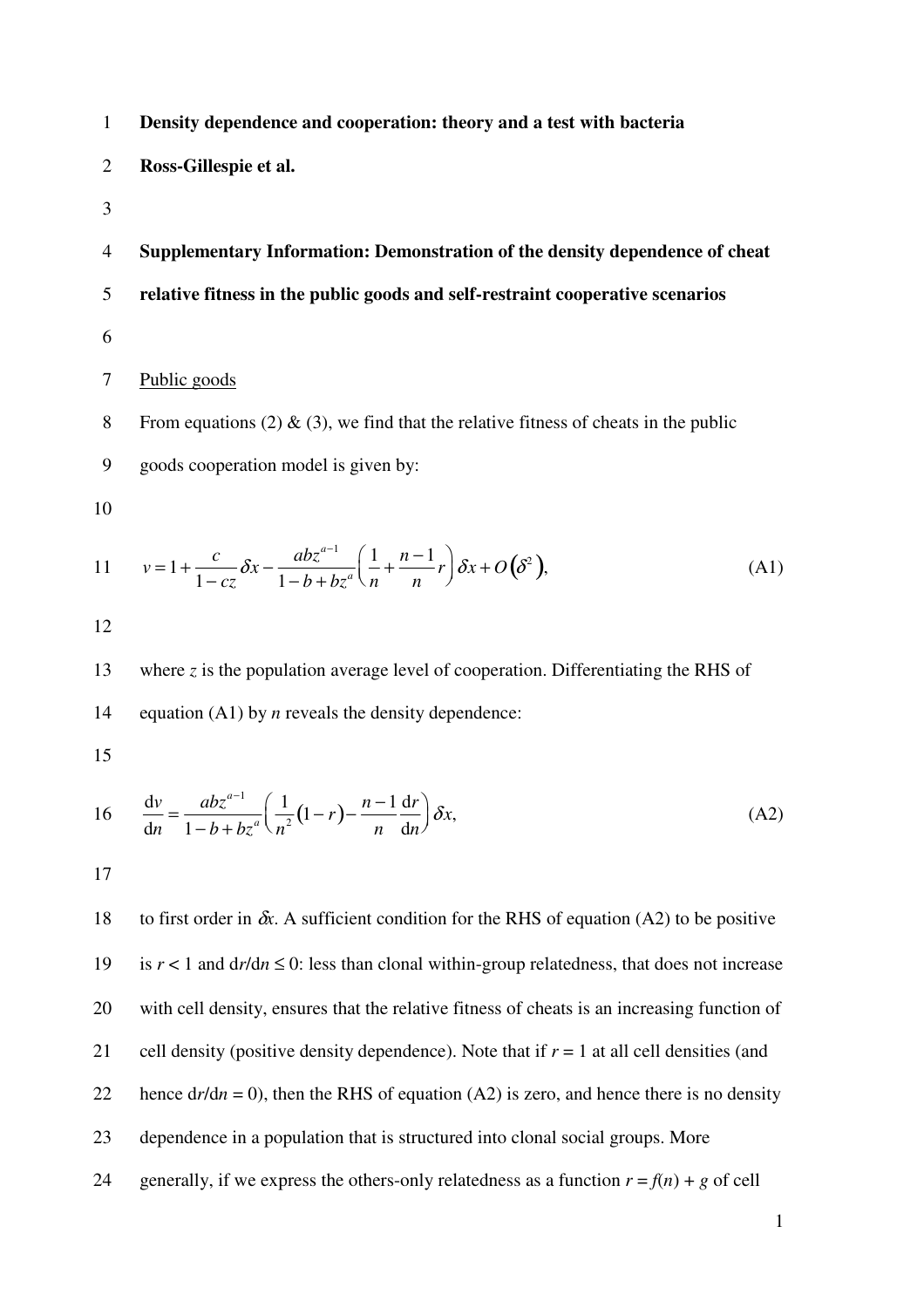1 density, where *f* is an arbitrary function and *g* is an arbitrary constant, then the impact 2 of raising others-only relatedness uniformly over all cell densities is given by:

3

$$
4 \frac{d}{dg}\left(\frac{dv}{dn}\right) = -\frac{abz^{a-1}}{1-b+bz^a} \frac{1}{n^2} \delta x,
$$
\n(A3)

5

6 which is negative. Hence, as the population becomes increasingly genetically 7 structured, the density dependence of cheat relative fitness decreases.

8

9 We now consider the possibility that, at low cell density, not all public goods end up 10 being used by bacterial cells. For simplicity, we assume that the probability of contact 11 between a given public good molecule and a given cell is constant through time, i.e. a 12 constant per cell per molecule per unit time rate of interaction (*k*). The probability that 13 a given molecule encounters no bacterial cells in the relevant time period is then exp(- 14 *kn*), and so the proportion of public goods molecules that are ultimately used is 1- 15 exp(-*kn*). Thus, there are *nY*(1-exp(-*kn*)) public goods molecules used up locally, and 16 the focal cell receives a proportion  $1/n$  of these. Hence, while in the main text we 17 assumed that each cell received an amount *Y* of public good molecules, it is more 18 realistic to assume that they receive *Y*(1-exp(-*kn*)). Implementing this added realism, 19 fitness function (3) is now given by:

20

21 
$$
W(X,Y) = (1-b+b(Y(1-exp(-kn)))^a)(1-cX).
$$
 (A4)

22

23 Following the usual procedure, we obtain a relative cheat fitness of: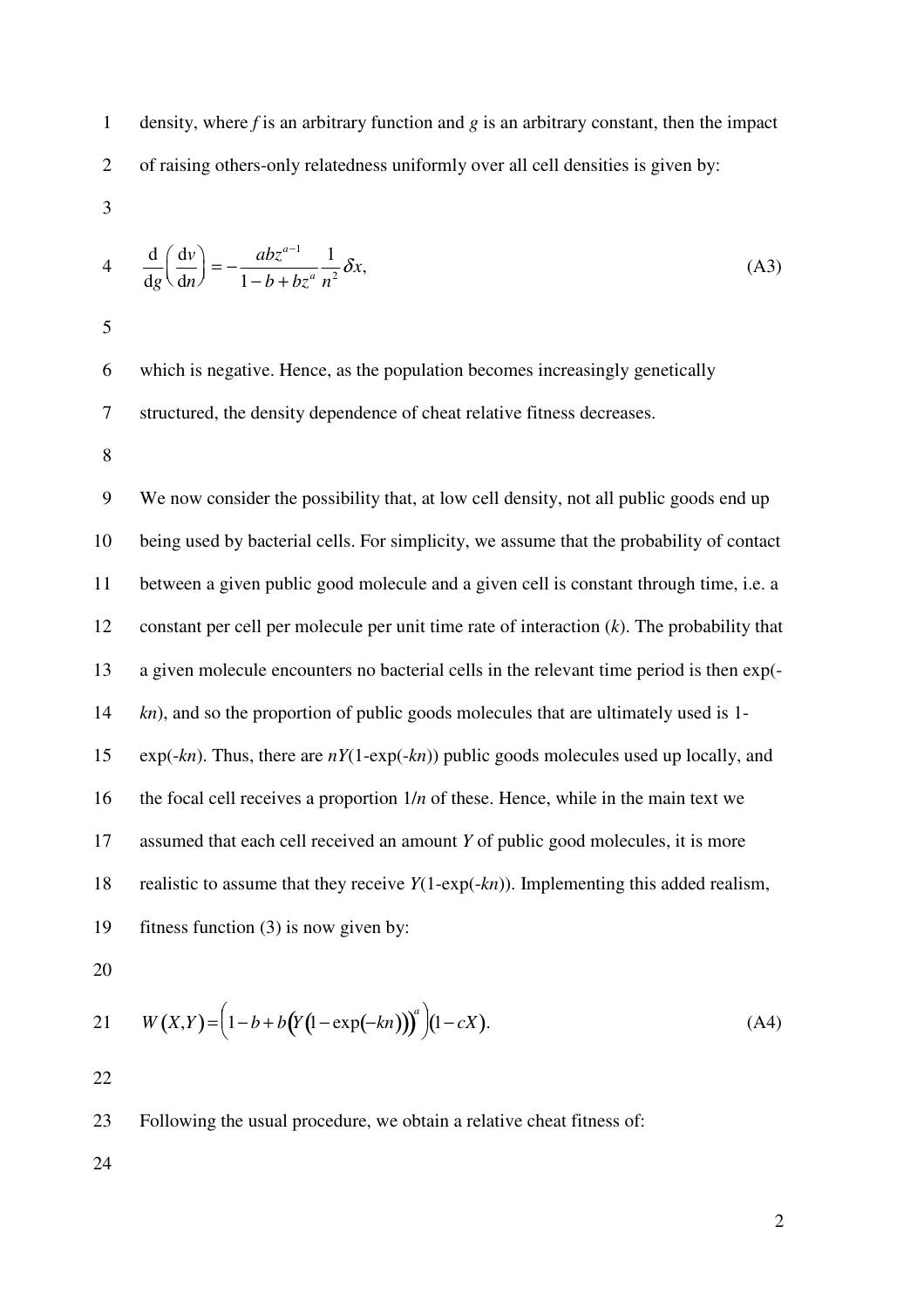1 
$$
v = 1 + \frac{c}{1 - cz} \delta x - \frac{abz^{a-1} (1 - \exp(-kn))^a}{1 - b + b (z (1 - \exp(-kn)))^a} R \delta x + O(\delta^2),
$$
 (A5)

2

3 and, differentiating the RHS of expression (A5) by *n* reveals the density dependence:

4

$$
\frac{dv}{dn} = \frac{abz^{a-1}(1 - \exp(-kn))^a}{1 - b + b(z(1 - \exp(-kn)))^a}
$$
\n
$$
\times \left(\frac{1 - r}{n^2} - \frac{a(1 - b)k}{1 - b + b(z(1 - \exp(-kn)))^a} \frac{\exp(-kn)}{1 - \exp(-kn)} \left(\frac{1}{n} + \frac{n - 1}{n}r\right) - \frac{n - 1}{n} \frac{dr}{dn}\right) \delta x,
$$
\n(A6)

6

7 to first order in  $\delta x$ . Assuming  $\frac{dr}{dn} \leq 0$ , i.e. the others-only relatedness of social 8 partners does not increase with cell density, then a sufficient condition for the relative 9 fitness of cheats to increase with population density (positive density dependence, 10  $dv/dn > 0$ ) is:

11

12 
$$
b\left(\frac{ak \exp(-kn)}{1-\exp(-kn)}\left(\frac{1}{n}+\frac{n-1}{n}r\right)-\left(1-\left(z(1-\exp(-kn))\right)^a\right)\frac{1-r}{n^2}\right) > \frac{ak \exp(-kn)}{1-\exp(-kn)}\left(\frac{1}{n}+\frac{n-1}{n}r\right)-\frac{1-r}{n^2}
$$
  
13 (A7)

14

15 We now demonstrate that this is satisfied for sufficiently large values of *b*, and that 16 there always exists a  $b \le 1$  that is large enough to satisfy the condition. First, if the 17 RHS of condition (A7) is positive, then the condition can be rearranged into the form 18  $b > b^*$ , where: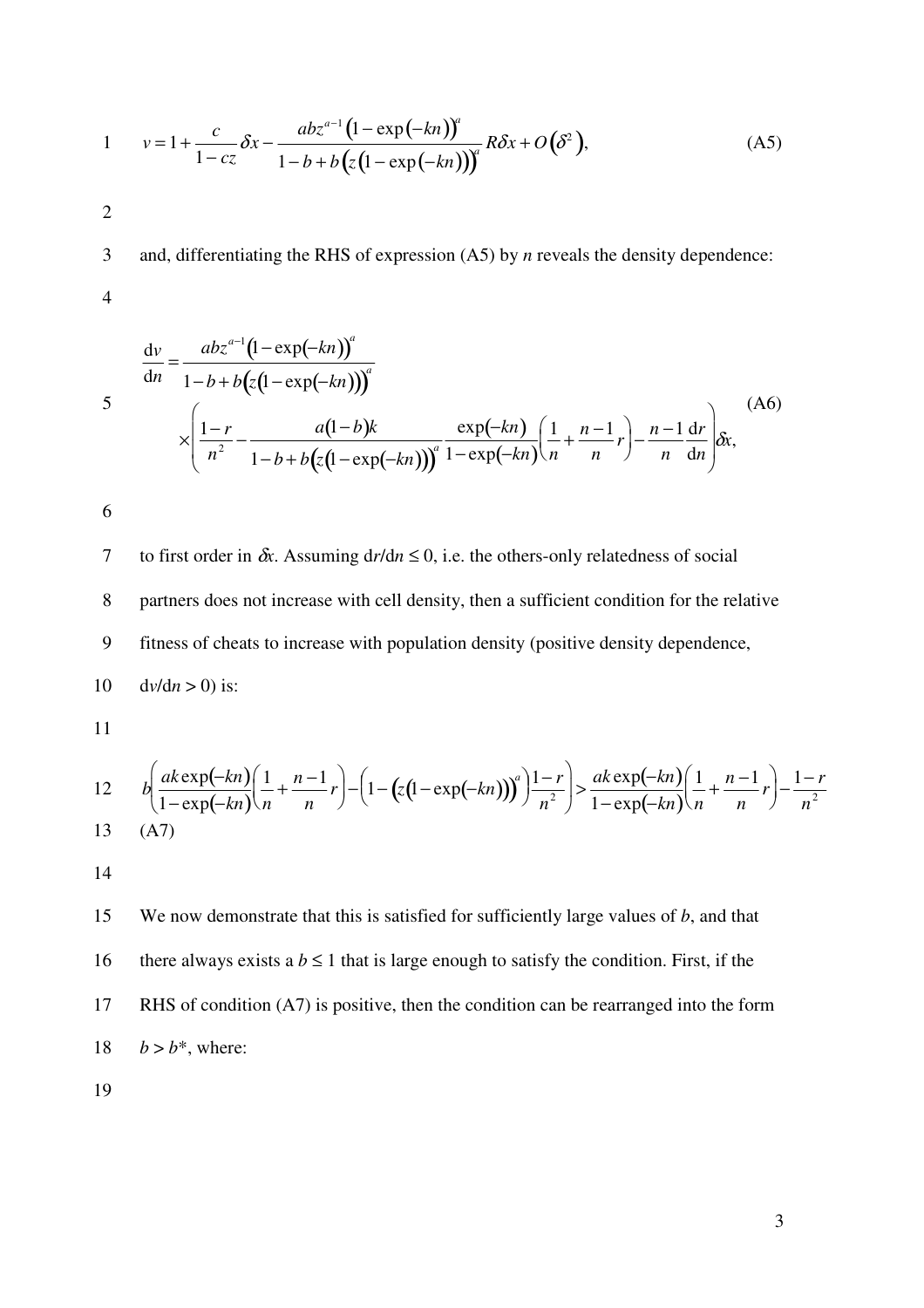$$
1 \t b^* = \frac{ak \exp(-kn)}{ak \exp(-kn)} \left(\frac{1}{n} + \frac{n-1}{n}r\right) - \frac{1-r}{n^2}
$$
  

$$
1 \t b^* = \frac{\exp(-kn)}{ak \exp(-kn)} \left(\frac{1}{n} + \frac{n-1}{n}r\right) - \frac{1-r}{n^2} + \left(z(1 - \exp(-kn))\right)^a \frac{1-r}{n^2}
$$
 (A8)

2

3 lies in the range  $0 < b^* < 1$ . Alternatively, if the RHS of condition (A7) is negative 4 then, if the LHS is also negative, we obtain the condition  $b < b^*$  where  $b^* > 1$ , and if 5 the LHS is positive we obtain the condition  $b > b^*$  where  $b^* < 0$ ; in either scenario, 6 the condition is satisfied irrespective of the value of  $b$ . In summary, so long as public 7 goods are sufficiently beneficial (large enough *b*), the relative fitness of cheats is 8 never a decreasing function of cell density. For example, if the public good is 9 necessary for growth  $(b = 1)$ , then any density dependence in the relative fitness of 10 cheats will be positive.

11

12 As before, the impact of relatedness upon density dependence is found by first 13 making the substitution  $r = f(n) + g$ , then differentiating the RHS of (A6) with respect

14 to *g*, to obtain:

15

16 
$$
\frac{d}{dg} \left( \frac{dv}{dn} \right) = -\frac{abz^{a-1}(1 - \exp(-kn))^a}{1 - b + b\left(z(1 - \exp(-kn))\right)^a} \left( \frac{1}{n^2} + \frac{a(1-b)k}{1 - b + b\left(z(1 - \exp(-kn))\right)^a} \frac{\exp(-kn)}{1 - \exp(-kn)} \frac{n-1}{n} \right) \delta x,
$$
  
17 (A9)

18

19 which is always negative.

20

# 21 Self-restraint

22 From equations (2) & (4), we can write the relative fitness of cheats as: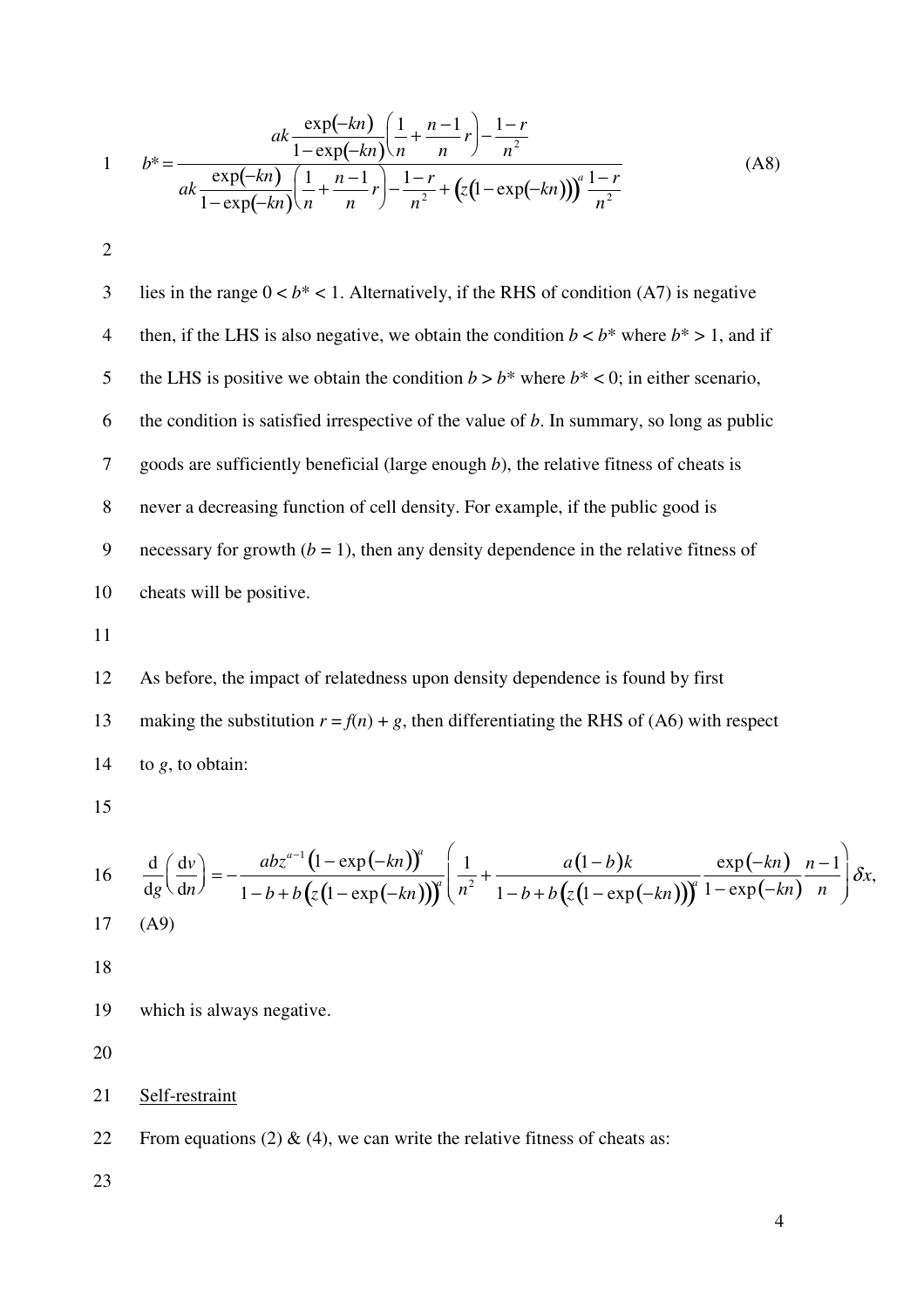1 
$$
v = 1 + \left(\frac{1}{1-z} - \frac{abz^{a-1}}{1-b+bz^{a}} + \frac{1}{1-z}\left(kn(1-z)\frac{\exp(-kn(1-z))}{1-\exp(-kn(1-z))}-1\right)R\right)\delta x + O(\delta^{2}),
$$
  
\n2 (A10)

3

4 where *z* is the population average level of self restraint. Differentiating with respect to 5 cell density *n* gives us:

6

7 
$$
\frac{dv}{dn} = \left(k \frac{\exp(kn(1-z))(1-kn(1-z))-1}{(\exp(kn(1-z))-1)^2}R + \frac{1}{1-z}\left(kn(1-z)\frac{\exp(-kn(1-z))}{1-\exp(-kn(1-z))}-1\right)\frac{dR}{dn}\right)\delta x,
$$
  
\n8 (A11)

9

10 to first order in  $\delta x$ . This RHS is of the form  $(\alpha+\beta)\delta x$ , where  $\alpha < 0$  and  $\beta > 0$ 

11 (assuming d*R*/d*n* < 0), and hence depending on the relative magnitudes of these two

12 quantities, the relative fitness of cheats may be positively or negatively density

13 dependent. The negative term  $\alpha$  reflects how increasing cell density makes resource

14 availability increasingly limited, which relatively favours cooperative self restraint to

15 make the best use of those resources. However, the positive term  $\beta$  reflects how

16 increasing cell density leads to decreasing whole-group relatedness, which relatively

17 favours cheats who strive for more than their fair share of group resources. Moreover,

18 at low cell density (relative to resource availability; *kn*(1-*z*)→0), the relative fitness of 19 cheats approaches:

20

21 
$$
v=1+\left(\frac{1}{1-z}-\frac{abz^{a-1}}{1-b+bz^a}\right)\delta x+O(\delta^2)
$$
, (A12)